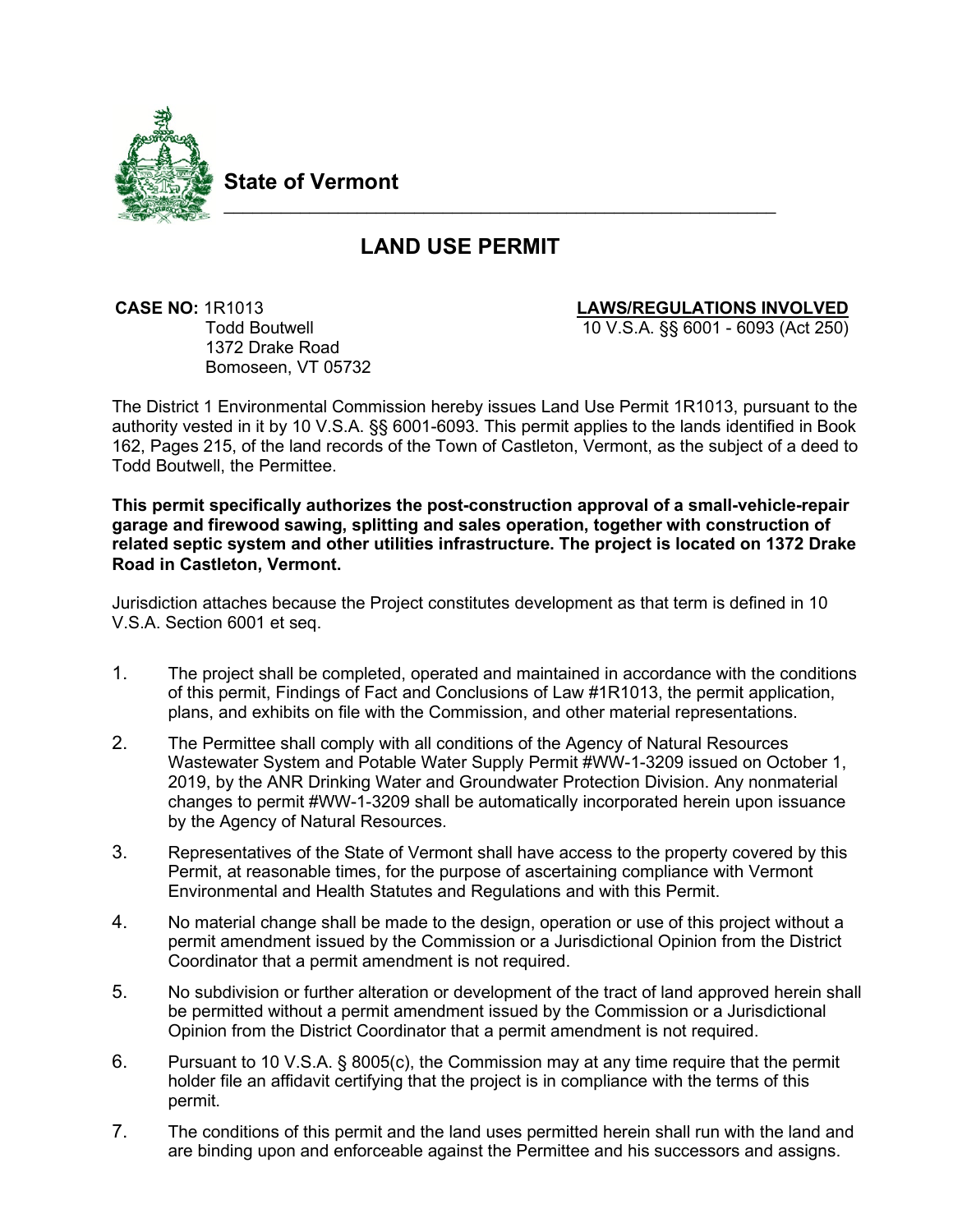## Page 2 Land Use Permit 1R1013

- 8. The building approved herein is not approved for any manufacturing use or the on-site disposal of any process wastes. The Permittee shall apply and receive amended approval from the District Commission for any change in the use of the buildings which involves the storage or handling of any regulated substances or the generation of hazardous wastes other than those described in the application.
- 9. The plugged floor drain shall remain permanently closed.
- 10. Handling, storage, and disposal of hazardous wastes by the Permittee shall be in accordance with applicable federal, state, and local regulations.
- 11. Discharges or releases of hazardous wastes or hazardous materials must be reported pursuant to Section 7-105(a)(2) of the Vermont Hazardous Waste Management Regulations.
- 12. At a minimum, the Permittee shall comply with the Vermont Department of Environmental Conservation's *Low Risk Site Handbook for Erosion Prevention and Sediment Control*  (2006).
- 13. In addition to conformance with all erosion prevention and sediment control conditions, the Permittee shall not cause, permit or allow the discharge of waste material into any surface waters. Compliance with the requirements of this condition does not absolve the Permittee from compliance with 10 V.S.A. (§§ 1250-1284) Chapter 47, Vermont's Water Pollution Control Law.
- 14. The Permittee shall post a sign on the north and south facades of the garage reading substantially as follows: "Idling Engines for More Than 5 minutes is Prohibited." Motor vehicles shall not idle for more than five minutes in any 60-minute period while the vehicle is stationary, unless necessary for maintenance, service or repair, or diagnostic purposes.
- 15. The Permittee shall install downcast and/or fully shielded motion activated exterior lighting fixtures on the south and north ends of the project building, which shall be on for no more than 5 minutes upon being activated. All other exterior lighting shall be full cut-off and manually controlled and shall not be left on overnight.
- 16. Normal vehicle repair hours and customer pickups and drop-offs shall be limited to 7:30AM to 5:30PM, Monday – Saturday, except in the event of bona fide (proven) emergencies. Servicing of vehicles may occur within the building outside of these hours provided that all doors remain closed and that the facility is not open to the public. No commercial operations are permitted outside of the foregoing hours with the exception of a bona fide emergency repair or other exigent circumstances.
- 17. Vehicle trips and operation of outside equipment related to the firewood processing operation shall be limited to Monday – Friday, 8:00AM to 5:00PM. Occasional truck trips outside of these hours shall be allowed to bring logs or cut wood to and from the site.
- 18. Log splitting, sawing or other log processing is limited to Monday through Friday from 9:00AM to 5:00PM.
- 19. On-site storage of vehicles being worked on shall be limited to a total of 10 and shall be located on the north side of the building as depicted on the project plans.
- 20. Pursuant to 10 V.S.A. § 6090(b)(1), this Permit is hereby issued for an indefinite term, as long as there is compliance with the conditions herein. Notwithstanding any other provision herein, this permit shall expire three years from the date of issuance if the Permittee has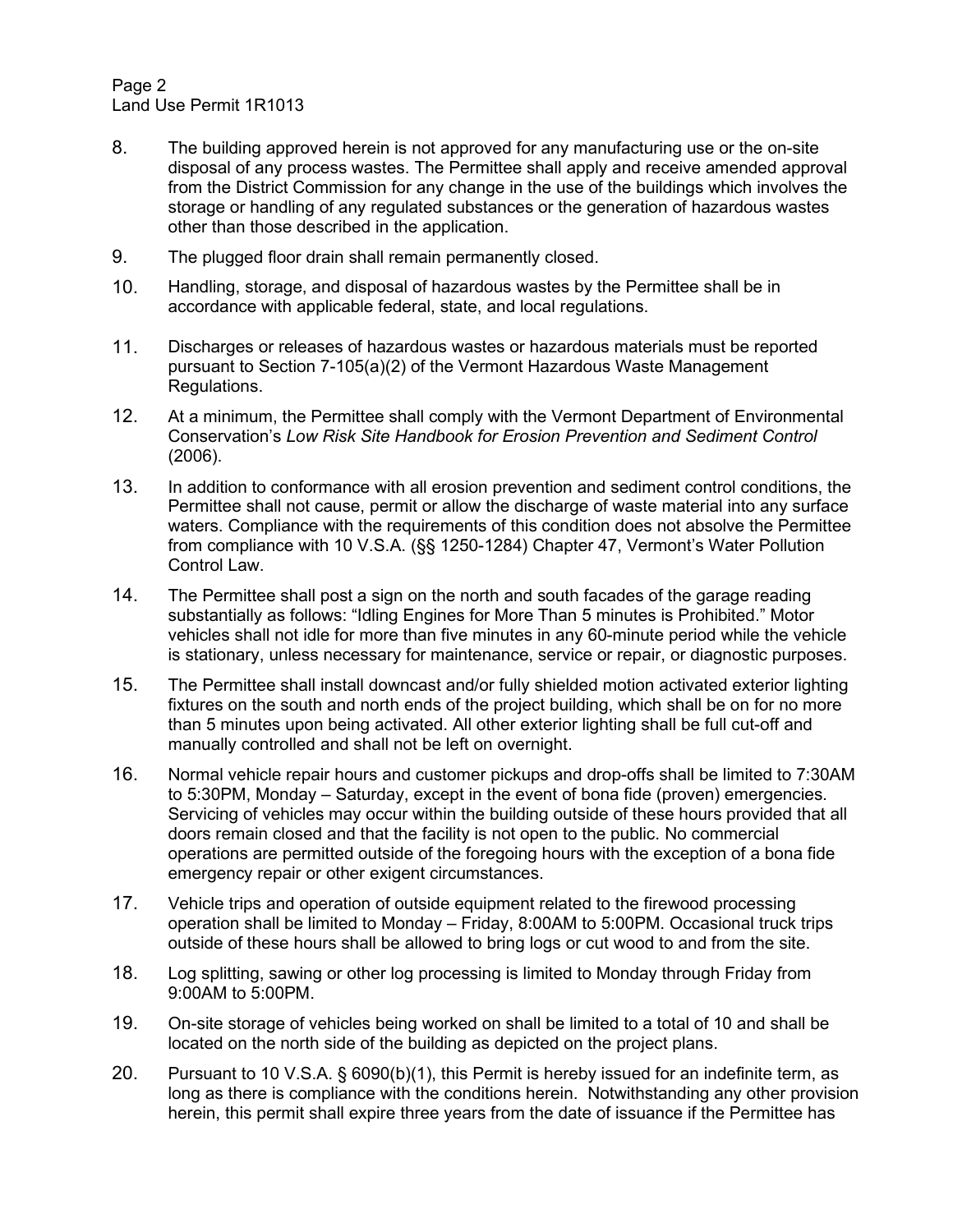Page 3 Land Use Permit 1R1013

> not commenced construction and made substantial progress toward completion within the three-year period in accordance with 10 V.S.A. § 6091(b).

- 21. All site work and construction shall be completed in accordance with the approved plans by **April 1, 2023**, unless an extension of this date is approved in writing by the Commission. Such requests to extend must be filed prior to the deadline and approval may be granted without a public hearing.
- 22. The Permittee shall file a Certificate of Actual Construction Costs, on forms available from the Natural Resources Board, pursuant to 10 V.S.A. § 6083a(g) within one month after construction has been substantially completed. If actual construction costs exceed the original estimate, a supplemental fee based on actual construction costs must be paid at the time of certification in accordance with the fee schedule in effect at the time of application. Upon request, the Permittee shall provide all documents or other information necessary to substantiate the certification. Pursuant to existing law, failure to file the certification or pay any supplemental fee due constitutes grounds for permit revocation. The certificate of actual construction costs and any supplemental fee (by check payable to the "State of Vermont") shall be mailed to: Natural Resources Board, 10 Baldwin Street, Montpelier, VT 05633-3201; Attention: Certification.

Failure to comply with any condition herein may be grounds for permit revocation pursuant to 10 V.S.A. sec. 6027(g).

Dated at Rutland, Vermont, this 27<sup>th</sup> day of March 2020.

By \_\_/s/\_\_\_\_\_\_\_\_\_\_\_\_\_\_\_\_\_\_\_\_\_\_\_\_

John Casella, Acting Chair in this matter District 1 Commission

Members participating in this decision: Mary Shaw and Devon Fuller

Any party may file a motion to alter with the District Commission within 15 days from the date of this decision, pursuant to Act 250 Rule 31(A).

Any appeal of this decision must be filed with the Superior Court, Environmental Division within 30 days of the date the decision was issued, pursuant to 10 V.S.A. Chapter 220. The Notice of Appeal must comply with the Vermont Rules for Environmental Court Proceedings. The appellant must file with the Notice of Appeal the relevant entry fee required by 32 V.S.A. § 1431. The appellant must also serve a copy of the Notice of Appeal on the Natural Resources Board, 10 Baldwin Street, Montpelier, VT 05633-3201, and on other parties in accordance with Rule 5(b)(4)(B) of the Vermont Rules for Environmental Court Proceedings. Decisions on minor applications may be appealed only if a hearing was held by the district commission. Please note that there are certain limitations on the right to appeal, including appeals from Administrative Amendments and interlocutory appeals. See 10 V.S.A. § 8504(k), 3 V.S.A. § 815, and Vermont Rule of Appellate Procedure 5. For additional information on filing appeals, see the Court's website at:<http://www.vermontjudiciary.org/GTC/environmental/default.aspx> or call (802) 951-1740. The Court's mailing address is: Vermont Superior Court, Environmental Division, 32 Cherry Street, 2nd Floor, Suite 303, Burlington, VT 05401.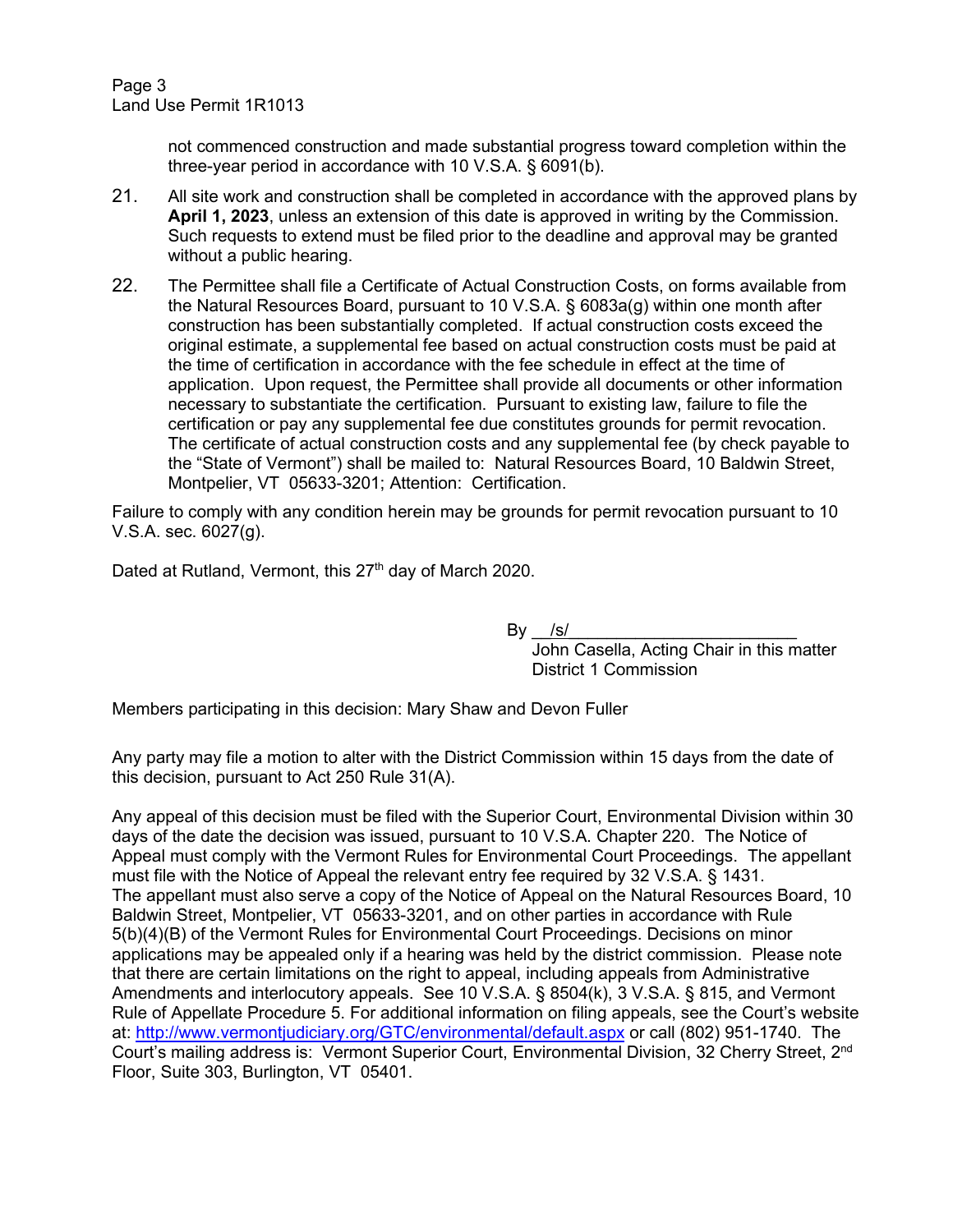## **E-Notification CERTIFICATE OF SERVICE #1R1013**

I hereby certify that I, the undersigned, sent a copy of the foregoing Land Use Permit #1R1013 and Findings of Fact on March 27, 2020, by U.S. Mail, postage prepaid, to the individuals without email addresses, and by electronic mail to the following with email addresses. All email replies should be sent to [NRB.Act250Springfield@vermont.gov.](mailto:NRB.Act250Springfield@vermont.gov.) **Note: Any recipient may change its preferred method of receiving notices and other documents by contacting the NRB District Office staff at the mailing address or email below. If you have elected to receive notices and other documents by email, it is your responsibility to notify the District Office of any email address changes.**

Todd Boutwell 1372 Drake Road Bomoseen, VT 05732 [tboutwelllogging@gmail.com](mailto:tboutwelllogging@gmail.com)

James P.W. Goss, Esq. Facey, Goss & McPhee P.C. [jgoss@fgmvt.com](mailto:jgoss@fgmvt.com)

Nicole Kesselring, P.E. [nkesselring@enmankesselring.com](mailto:nkesselring@enmankesselring.com)

Castleton Selectboard Joseph Bruno Richard Combs administration@castletonvt.org [racombs@comcast.net](mailto:racombs@comcast.net)

Castleton Planning Commission Janet Currie administration@castletonvt.org [jkcurrie1@gmail.com](mailto:jkcurrie1@gmail.com)

Castleton Town Manager Michael Jones [manager@castletonvt.org](mailto:manager@castletonvt.org)

Castleton Zoning Administrator Jonas Rosenthal casclerk@shoreham.net [zoning@castletonvt.org](mailto:zoning@castletonvt.org)

Rutland Regional Planning Commission [mskaza@rutlandrpc.org](mailto:mskaza@rutlandrpc.org) [ebove@rutlandrpc.org](mailto:ebove@rutlandrpc.org)

ANR Office of Planning & Policy [anr.act250@vermont.gov](mailto:anr.act250@vermont.gov) [kevin.anderson@vermont.gov](mailto:kevin.anderson@vermont.gov)

Kenneth D. Lenz 1302 Drake Road Bomoseen, VT 05732 [Firebird68350@gmail.com](mailto:Firebird68350@gmail.com)

Karl Anderson, Esq. [karl@vtlawyers.org](mailto:karl@vtlawyers.org)

District #1 Environmental Commission John Casella, Mary Shaw, Devon Fuller [NRB.Act250Rutland@vermont.gov](mailto:NRB.Act250Rutland@vermont.gov)

#### **FOR INFORMATION ONLY**

Nedra Boutwell, Town Clerk 263 VT-30 Bomoseen, VT 05732

Craig Keller, Utilities and Permits Vermont Agency of Transportation [craig.keller@vermont.gov](mailto:craig.keller@state.vt.us) [jeff.Ramsey@vermont.gov](mailto:jeff.Ramsey@vermont.gov)

Barry Murphy, Public Service Department [barry.murphy@vermont.gov](mailto:barry.murphy@vermont.gov)

Agency of Agriculture, Food & Markets Ari Rockland-Miller [AGR.Act250@v](mailto:AGR.Act250@)ermont.gov [Ari.rockland-miller@vermont.gov](mailto:Ari.rockland-miller@vermont.gov)

Joel Flewelling, Wildlife Biologist [joel.flewelling@vermont.gov](mailto:joel.flewelling@state.vt.us)

Nate McKeen District Forestry Manager nate.mckeen@vermont.gov

Shawn Good [shawn.good@vermont.gov](mailto:shawn.good@state.vt.us)

Andi Churchill Boutwell 1500 Drake Road Bomoseen, VT 05732 [Achurchillboutwell@gmail.com](mailto:Achurchillboutwell@gmail.com)

Joy Sayre 3095 Scotch Hill Road Fair Haven, VT 05743 [brusotsayrej@gmail.com](mailto:brusotsayrej@gmail.com)

Kulling fit By:

Kim Lutchko, NRB Act 250 Specialist [kim.lutchko@vermont.gov](mailto:kim.lutchko@vermont.gov)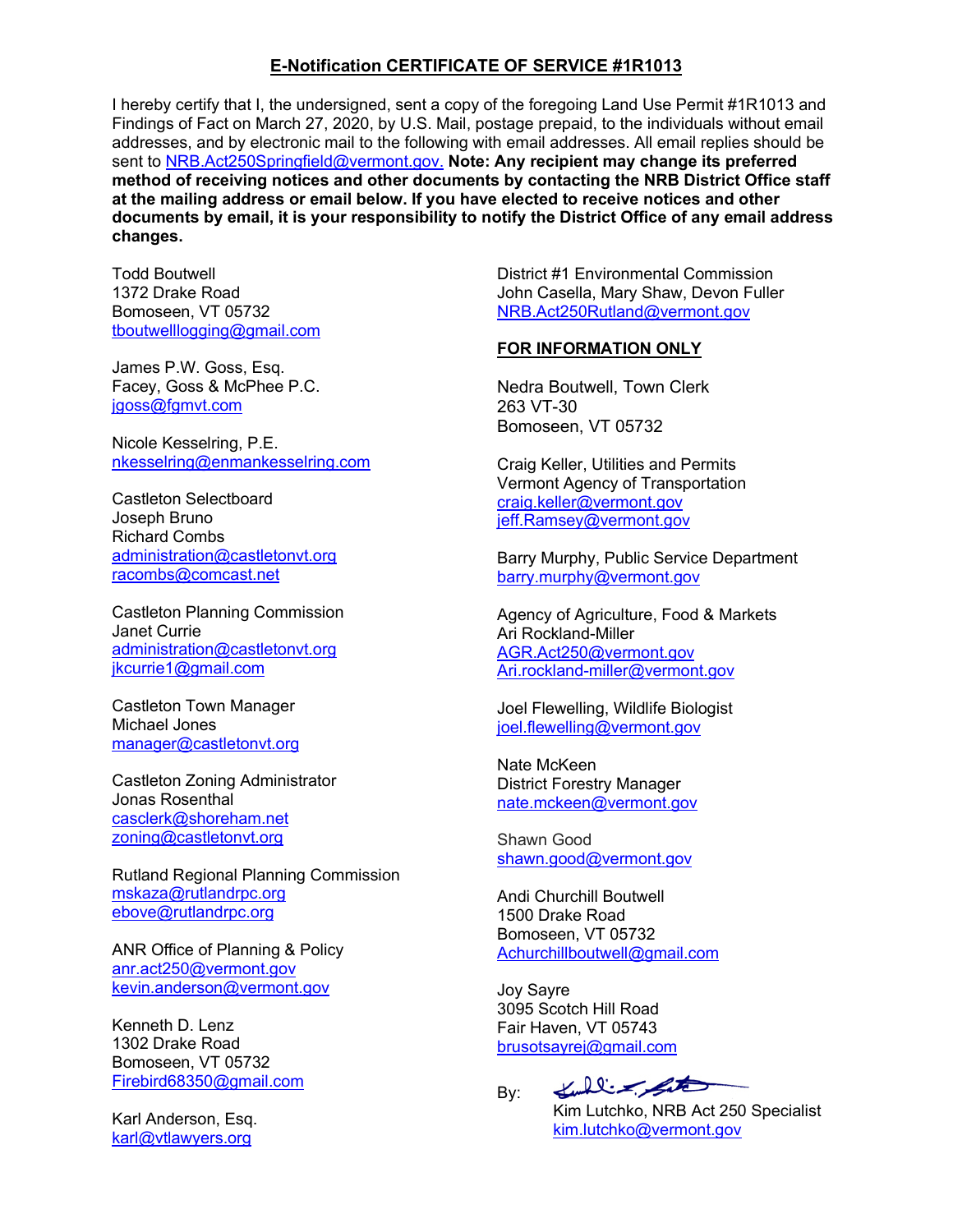**State of Vermont NATURAL RESOURCES BOARD DISTRICT 1 ENVIRONMENTAL COMMISSION 440 Asa Bloomer State Office Building 88 Merchants Row, 4th Floor Rutland, VT 05701**

**RE:** Todd Boutwell **RE:** Todd Boutwell 1372 Drake Road **Findings of Fact**

Bomoseen, VT<br>
05732 **Conclusions of Law, and Order**<br>
10 V.S.A. §§ 6001-6093 (Act 05732 10 V.S.A. §§ 6001-6093 (Act 250)

## **I. INTRODUCTION**

On Novermber 13, 2019, Todd Boutwell filed an application for an Act 250 permit for a project generally described as Post-construction approval of small vehicle repair garage and firewood sawing, splitting and sales operation, together with construction of related septic system and other utilities infrastructure. The tract/tracts of land consist/s of 10.11 acres. The Applicant's legal interest is ownership in fee simple described in a deed recorded on February 23, 2015, in the land records of Castleton, Vermont.

The Commission held a site visit and hearing on this application on January 13, 2020. At the end of the hearing, the Commission recessed the proceeding pending the submittal of additional information. The Commission adjourned the hearing on March 26, 2020, after receipt of the additional information, an opportunity for parties to respond to that information, and the completion of Commission deliberations.

As set forth below, the Commission finds that the Project complies with 10 V.S.A § 6086(a) (Act 250).

#### **II. JURISDICTION**

Jurisdiction attaches because the Project constitutes a development or subdivision pursuant to 10 V.S.A. § 6001 et seq.

## **III. FINAL PARTY STATUS**

A. Parties by Right

Parties by right to this application pursuant to 10 V.S.A §  $6085(c)(1)(A)$ -(D) who attended the hearing are:

The Applicant by James P.W. Goss, Esq. and Nicole Kesselring, P.E.

The municipality of Castleton by Richard Combs.

The Planning Commission by Janet Currie and Jonas Rosenthal (Zoning).

The Regional Planning Commission, not represented.

The State of Vermont Agency of Natural Resources (ANR) through an entry of appearance by Kevin Anderson, ANR regulatory Policy Analyst, dated January 10, 2020.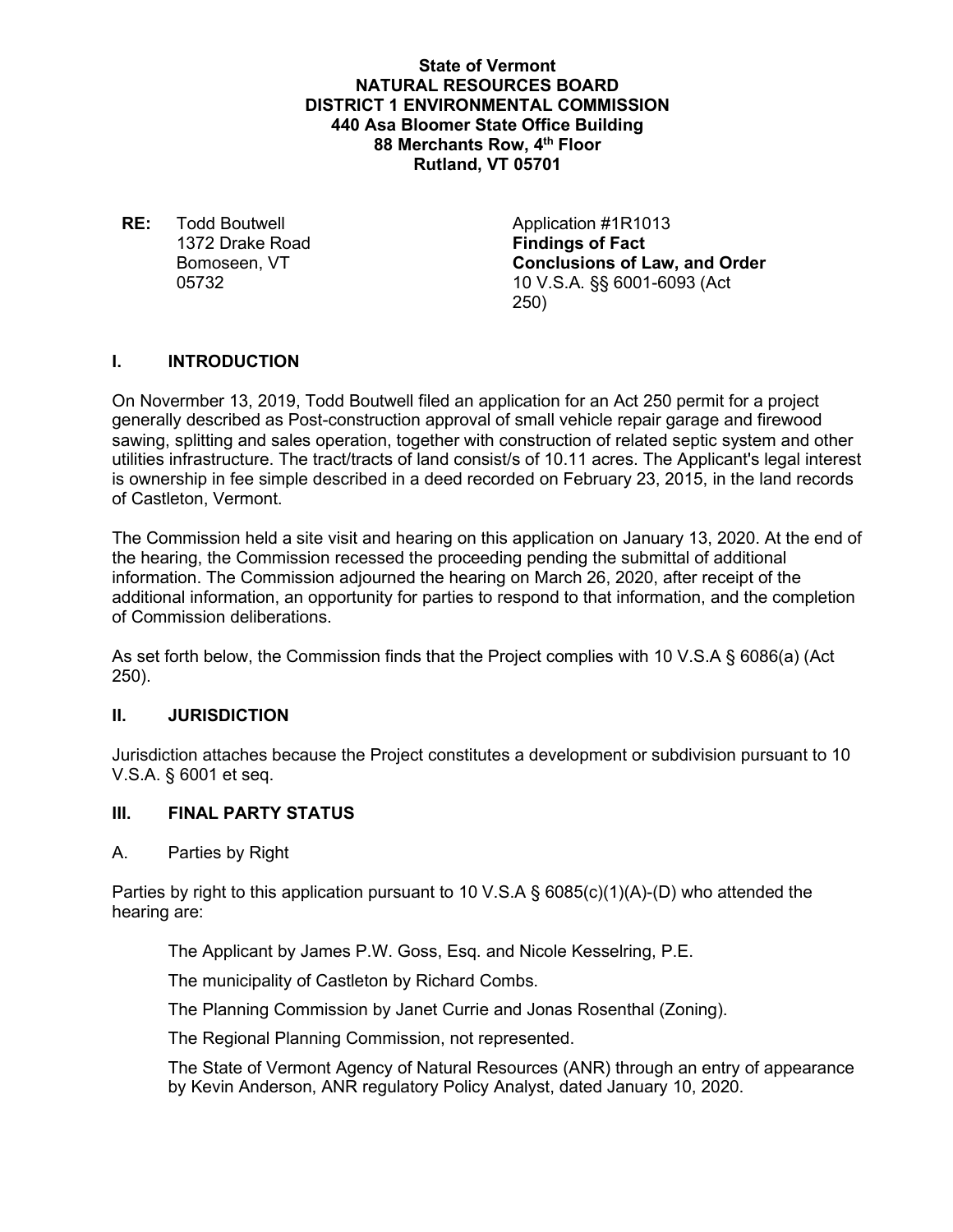## B. Interested Parties

Any person who has a particularized interest protected by Act 250 that may be affected by an act or decision of the Commission is also entitled to party status. 10 V.S.A § 6085(c)(1)(E).

i. Preliminary Party Status Determinations

Pursuant to Act 250 Rule 14(E), the District Commission made preliminary determinations concerning party status at the commencement of the hearing on this application. The following persons requested party status pursuant to 10 V.S.A § 6085(c)(1)(E), and were either admitted as parties or denied party status, as indicated below:

Kenneth Lenz, adjoiner, by Karl Anderson, Esq., Admitted: Criteria 1B, 1(air), 5 and 9K (traffic related impacts) and 8 (aesthetics).

There were no other requests for party status.

ii. Final Party Status Determinations

Prior to the close of hearings, the District Commission re-examined the preliminary party status determinations in accordance with 10 V.S.A § 6086(c)(6) and Act 250 Rule 14(E) and found no reason to change its preliminary determinations.

# **IV. FINDINGS OF FACT AND CONCLUSIONS OF LAW**

The Applicants has met the burden of proving compliance with the following criteria through submittal of the application:

- 1(A) Headwaters
- 1(C) Water Conservation
- 1(D) Floodways
- 1(E) Streams
- 1(F) Shorelines
- 1(G) Wetlands
- 2 Water Supply
- 3 Impact on Existing Water Supplies
- 4 Soil Erosion
- 6 Educational Services
- 7 Municipal Services
- 8 Natural Areas
- 8 Historic Sites

8(A) - Wildlife Habitat & Endangered **Species** 

- 9(A) Impact of Growth
- 9(B) Agricultural Soils
- 9(C) Productive Forest Soils
- 9(D) Earth Resources
- 9(E) Extraction of Earth Resources
- 9(F) Energy Conservation
- 9(G) Private Utility Services
- 9(H) Costs of Scattered Development
- 9(J) Public Utility Services
- 9(L) Settlement Patterns

Therefore, the application shall serve as the Findings of Fact on these criteria.

The findings of fact below are with respect to the criteria implicated in this case: 1 - Air Pollution, 1(B) - Waste Disposal, 8 – Aesthetics, 5 – Transportation, 9(K) - Effects on Public Investments and 10 - Local and Regional Plans are based on the application, Exhibits 001 - 030, and other evidence in the record. Findings made in this decision are not limited to the specific criterion in which they appear and may apply to other sections of the decision. To the extent that any proposed findings of fact are included in this decision, they are granted; otherwise, they are denied.

Under Act 250, projects are reviewed for compliance with the ten criteria of Act 250, 10 V.S.A § 6086(a)(1)-(10). Before granting a permit, the District Commission must find that the Project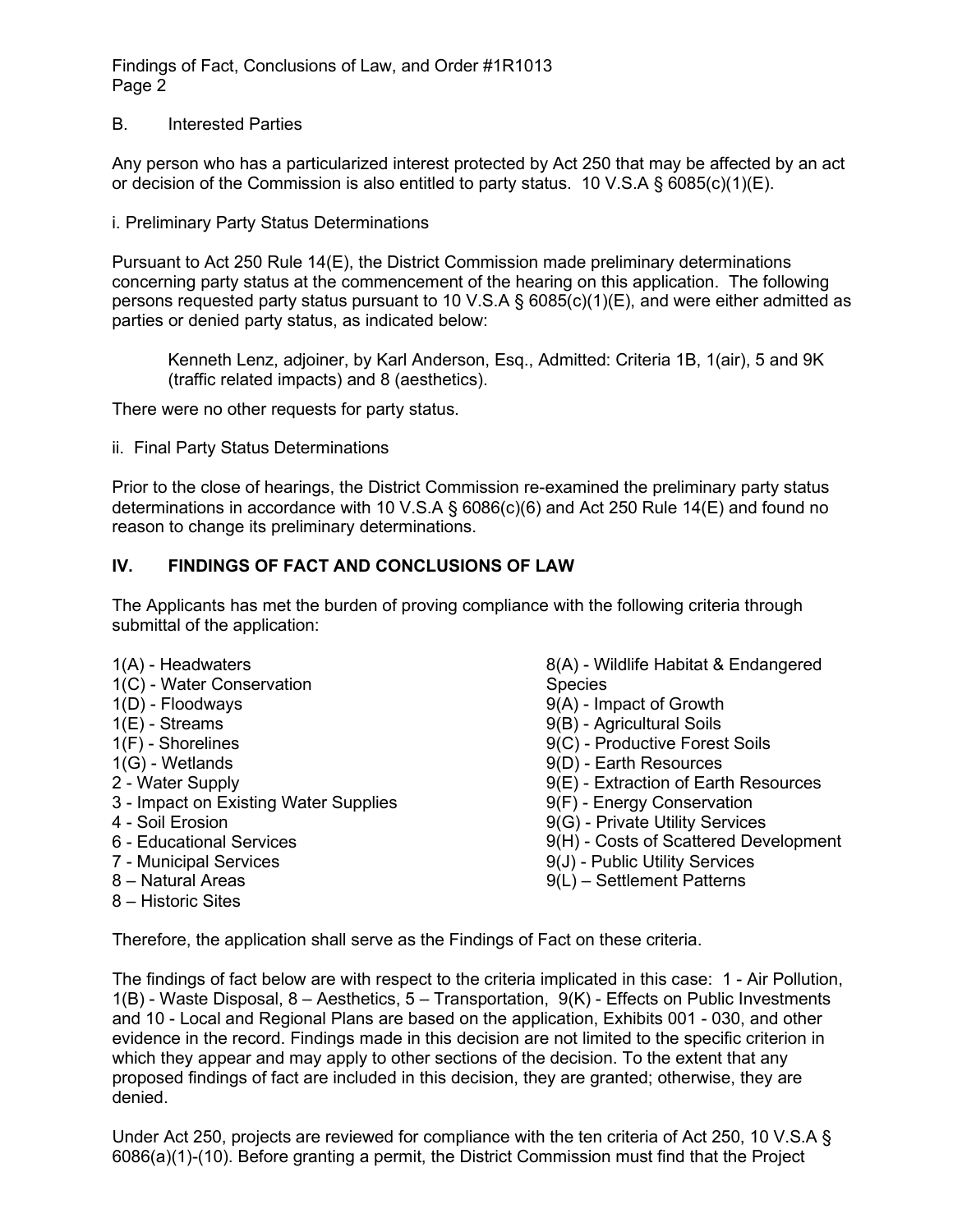complies with these criteria and, therefore, is not detrimental to the public health, safety or general welfare. The burden of proof under Criteria 1 through 4 and 9 and 10 is on the applicant, and on the opponent under Criteria 5 through 8, and 9A if the municipality does not have a duly adopted capital improvement program.

## **Criterion 1 - Air Pollution:**

## Findings of Fact

1. The Project is small vehicle repair shop and firewood processing and sales operation. The only person appearing in opposition to the application was Kenneth Lenz, an individual residing to the south of the Project parcel and who operates or has operated a commercial boat storage, repair and parts sale operation on that land. The Project garage is located approximately 460 feet from the Lenz house and 110 feet from the Lenz property line. Hearing Testimony; Exhibit 010, Site Plan; Exhibit 005, Aerial Photo.

2. No activity at the Project requires an Air Pollution Control Permit from the State of Vermont. No testimony was presented that noise from any Project activity would rise to the level which would adversely impact human health. Hearing Testimony.

3. The sole source of potential air pollution from the Project involves potential diesel smells and similar odors from vehicles either idling outside the Project or passing in and out of the driveway leading to the Project building. However, the driveway leading to and from the building is further away from the Lenz house than Drake Road itself, which is a Class 3 Public Highway. In addition, the level of traffic going in and out of the Project as applied for in the Application will be extremely low. Hearing Testimony.

4. While Mr. Lenz, who reported that he suffers with a respiratory disease, voiced generalized concerns regarding fumes and odors from vehicles at the Project site, however, there was no evidence that the level of emissions from these vehicles, which appear to be minimal in number, rise to the level of causing undue air pollution or pose a significant threat to Mr. Lenz's health. The Commission will address the issue of odors from idling vehicles under Criterion 8, Aesthetics.

## **CONCLUSIONS OF LAW AS TO CRITERION 1, AIR POLLUTION**

## Conclusions of Law

Under Criterion 1 of Act 250, a Permit will be granted when an Applicant demonstrates that a project will not cause undue air pollution. 10 V.S.A. § 6086(a)(1). Undue air pollution is to be determined from all the facts and circumstances presented in a case, although the absence of activity requiring an Air Pollution Control Permit from the State of Vermont weighs heavily in the Commission's determination regarding whether undue air pollution is not occurring. Noise can constitute undue air pollution only if it rises to a level that adversely impacts human health.

Mr. Lenz complained of diesel odors from idling vehicles at the garage and the smell of trucks going in and out of the Project property. However, the evidence was that the Project building is 460 feet away from Mr. Lenz's house and the applied for vehicle trips proceeding in and out of the Boutwell driveway are limited and likely lower than number than the number of vehicles that pass by Mr. Lenz on Drake Rd. which is located closer to the Lenz house than the Project driveway (approximately 75 feet). The Commission concludes that the smells allegedly experienced by Mr.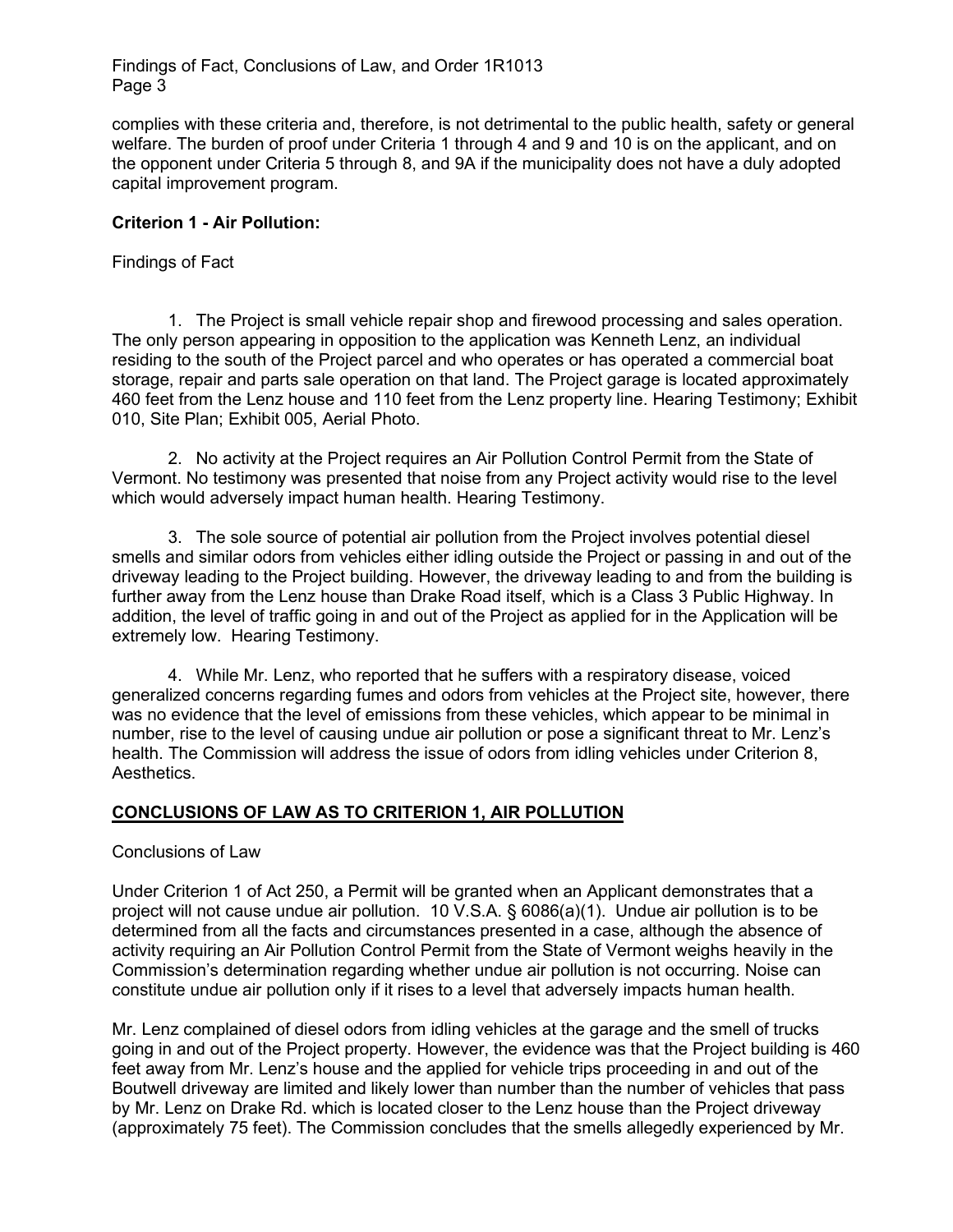Lenz do not rise to the level of undue air pollution but may have ramifications under Criterion 8, Aesthetics. We will address those issues under that Criterion.

Accordingly, the Commission concludes that this Project complies with Criterion 1(Air).

## **Criterion 1(B) - Waste Disposal:**

#### Introduction:

Under Criterion 1(B), Waste Disposal of Act 250, a Permit will be granted whenever it is demonstrated by the Applicant that in addition to all other applicable Criteria, the development or subdivision will meet any applicable health or Environmental Conservation Department Regulations regarding the disposal of wastes and will not involve the injection of waste materials or any harmful or toxic substances into groundwater or wells. 10 V.S.A.  $\S$  6086(a)(1)(B).

#### Findings of Fact

5. As part of the Project, the Applicant will construct a new septic system to service the garage building. The Permittee obtained a Wastewater System and Potable Water Supply Permit from the Agency of Natural Resources which permit is now final. Exhibit 008, Wastewater System and Potable Water Supply Permit dated October 15, 2019.

6. Under Act 250 Rule 19(E)(1)(a), the Wastewater Permit creates a rebuttable presumption that the disposal of wastes through the approved system will not cause undue water pollution. No engineering, technical or other competent evidence was introduced at the hearing in this matter or in post-hearing submittals rebutting this presumption.

7. The Project engineer testified that a State Stormwater Discharge Permit was not required for the Project due to the fact that impervious areas were below the jurisdictional threshold. Hearing Testimony.

8. The Project building contains no floor drains or other potential sources of injection of waste materials into ground water. Fluids and chemicals associated with the repair operation are stored in consumer size containers within the Project building. Waste chemicals are disposed of through a hazardous materials waste hauler. Waste vehicle oil is donated to entities which burn that oil for fuel. The Applicant testified that his operation generates two barrels of waste oil per year and approximately 20 oil filters per month, with miscellaneous parts being sent to a scrap yard. The Applicant also testified that waste oil and other hazardous materials and chemicals at the site are disposed of in accordance with normal Best Practices. Hearing Testimony. Exhibit 017, Hazardous Waste Disposal ID Form.

9. Mr. Lenz commented that he occasionally would get standing water on his property before Mr. Boutwell built his garage but now gets it all the time. He further testified that he does not see running water coming onto his property now but that some ponding occurs after heavy rainstorms. Testimony.

10. The Project engineer testified that soils on the Lenz property are of a category which has low permeability and is not good for infiltration. She also testified that because of the slow infiltration rate it is common to see standing water on such soils after heavy rain fall or during certain seasons of the year. The Project engineer further testified that on multiple visits to the property, including on the Saturday prior to the hearing after a heavy rainstorm in the middle of winter, she observed no standing water on the Lenz property. She further testified that it was highly unlikely given the topographical orientation of the Boutwell property that it makes any significant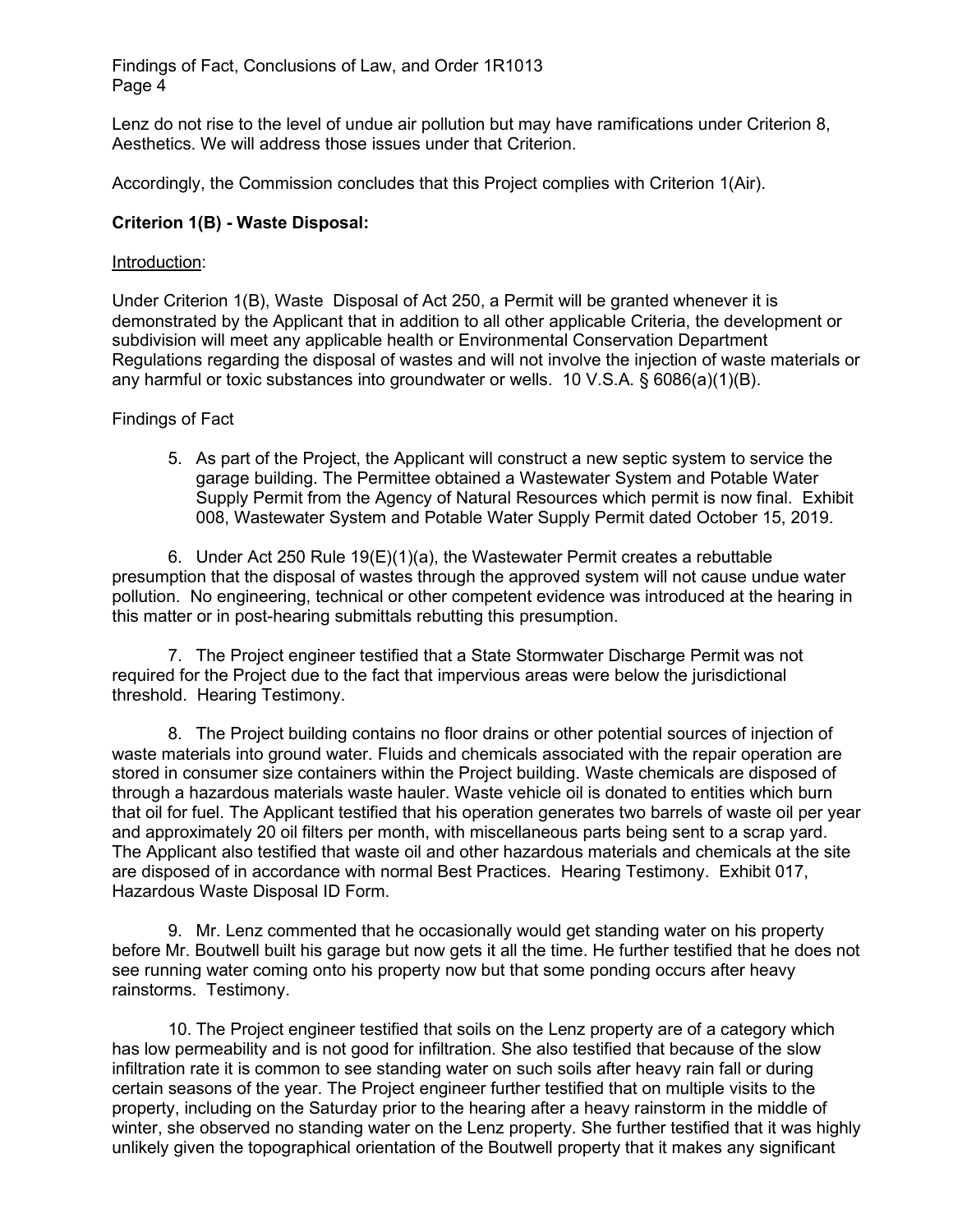contribution to water discharge onto the Lenz property. The Project engineer testified that Mr. Lenz has created impervious surfaces on his own property in the boat parking area which contribute directly to runoff toward the area Mr. Lenz referenced as being wet. Hearing Testimony.

11. Mr. Lenz testified that at some point in the past several years, a farm tractor driven by Mr. Boutwell dumped red hydraulic fluid on Drake Road and that he contacted local police to report the same. However, Mr. Boutwell testified that the discharged fluid was actually RimGuard nontoxic beet juice used for ballast in his tractor tires and not hydraulic fluid as alleged by Mr. Lenz. None of the municipal officials in attendance at the hearing indicated any concerns regarding this particular incident. Hearing Testimony.

12. The Applicant testified that damaged vehicles which might be prone to leaking fluids are immediately placed inside the garage which has an impervious concrete floor and no floor drains. Hearing Testimony.

13. Mr. Lenz testified that he believes that there is a danger of unspecified pollutants from the Project finding their way into Lake Bomoseen, which is located some 1,500 feet from and on the other side of a ridge from the Project property. However, the Project engineer testified that the small size of the tanks and containers in which any hazardous chemicals used at the site are contained makes the probability of a significant spill extremely low. In addition, she testified that if a spill were to occur in the vicinity of the garage, it would absorb into the soil or gravel driveway and be held in the soil matrix, where it could be addressed through removal of the soil. Raw product reaching the lake is virtually impossible given the small quantities stored onsite, and the topography and extensive isolation distances. Hearing Testimony.

14. In this case, the State Wastewater Permit for the new septic system establishes a presumption that wastes can be disposed of through this system without resulting in undue water pollution. Act 250 Rule 19. No competent technical evidence or expert testimony was introduced to rebut this presumption. In addition, there has been no competent evidence of problematic discharges or dumps of chemicals on the Project site, or as a result of the Boutwell operation, during the time it has been operating. No floor drains or other sources of pollutant discharge exist on the site.

15. The only complaint by Mr. Lenz under this Criterion appeared to be that standing stormwater runoff is sometimes visible on his property, which he believes originates from the Boutwell property. However, the Project engineer convincingly testified that the terrain and topography of the Boutwell property makes it highly unlikely that any significant portion of water on the Lenz property is coming from the Boutwell property. In addition, soils on the Lenz property may be contributing to the perception that water discharges off-site are causing ponding, which may in fact be simply due to normal discharge encountering impervious soils.

16. After considering the evidence and testimony, the Commission concludes that the Project will not cause or result in undue water pollution from the disposal of wastes and will not involve the injection of waste materials or any harmful or toxic substances into groundwater or wells. To ensure that the Project complies with Criterion 1(B), the Commission will condition the Permit as follows:

> The Permittee shall comply with all conditions of the Agency of Natural Resources Wastewater System and Potable Water Supply Permit #WW-1-3209 issued on October 1, 2019, by the ANR Drinking Water and Groundwater Protection Division. Any nonmaterial changes to permit #WW-1-3209 shall be automatically incorporated herein upon issuance by the Agency of Natural Resources.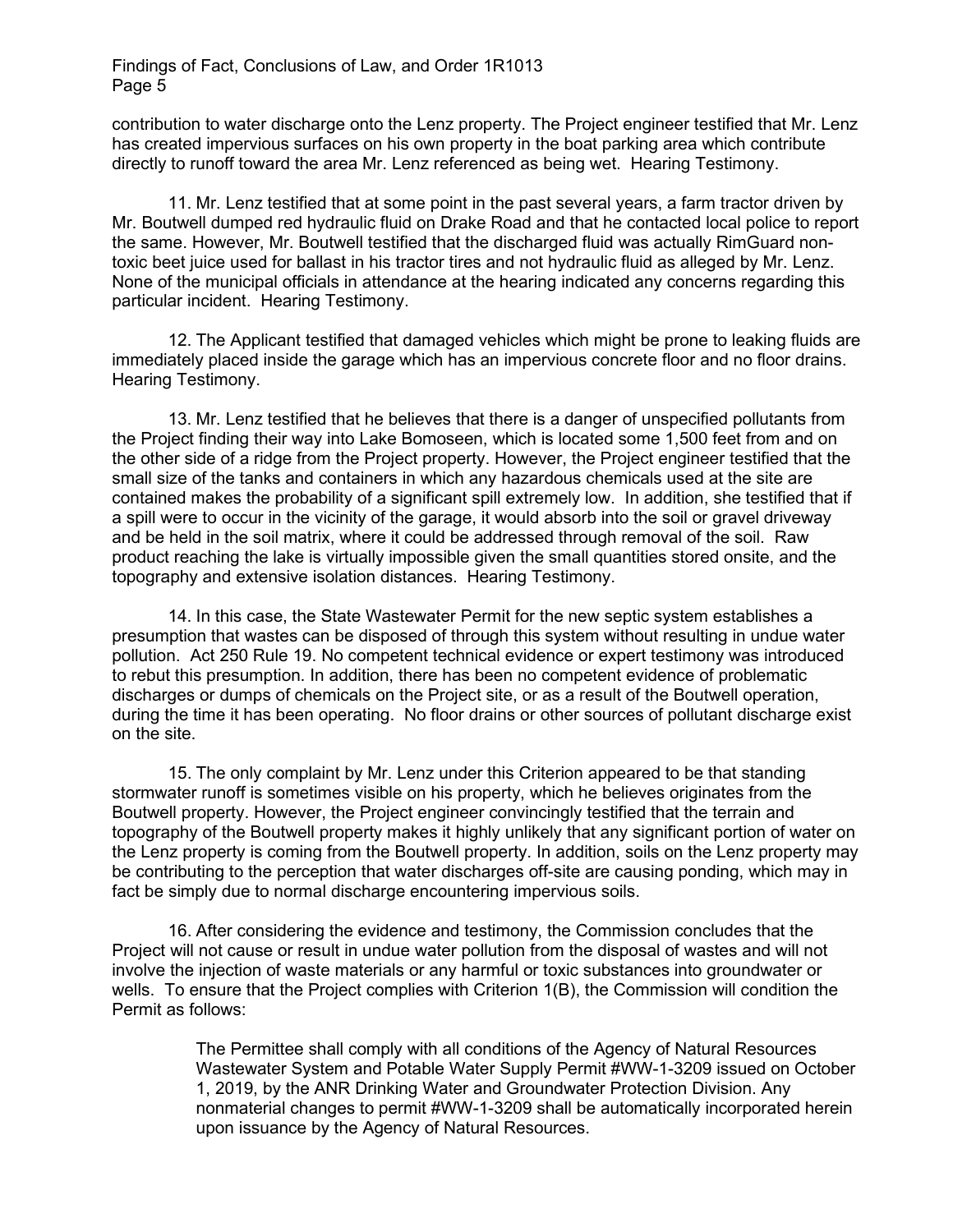> The building approved herein is not approved for any manufacturing use or the on-site disposal of any process wastes. The Permittee shall apply and receive amended approval from the District Commission for any change in the use of the buildings which involves the storage or handling of any regulated substances or the generation of hazardous wastes other than those described in the application.

Handling, storage, and disposal of hazardous wastes by the Permittee shall be in accordance with applicable federal, state, and local regulations.

Discharges or releases of hazardous wastes or hazardous materials must be reported pursuant to Section 7-105(a)(2) of the Vermont Hazardous Waste Management Regulations.

At a minimum, the Permittee shall comply with the Vermont Department of Environmental Conservation's *Low Risk Site Handbook for Erosion Prevention and Sediment Control* (2006).

In addition to conformance with all erosion prevention and sediment control conditions, the Permittee shall not cause, permit or allow the discharge of waste material into any surface waters. Compliance with the requirements of this condition does not absolve the Permittee from compliance with 10 V.S.A. (§§ 1250-1284) Chapter 47, Vermont's Water Pollution Control Law.

#### Conclusions of Law

As conditioned herein, the Commission concludes that the Project complies Criteria 1(water) and  $1(B)$ .

#### **Criterion 5 - Transportation and 9K - Public Investments:**

#### Findings of Fact

17. The Project is located on Drake Road which is a Class 3 Town Highway. Testimony of the Applicant, the Town Zoning Administrator and other municipal officials present at the hearing indicated that it presently has no traffic congestion or safety issues and is lightly travelled. The grade of Drake Rd. adjacent to the Project access is essentially dead level with sight distances to the north being approximately 350 feet and sight distances to the south being approximately 900 feet. These sight distances exceed VTrans recommendations. Hearing Testimony. Exhibit 023, Applicant's Recess Response.

18. The Applicant testified that traffic generation by the Project is self-limiting, as he can only work on one or perhaps two vehicles at a time within the garage structure. He estimated that he experiences two to three customer drop-off and pick-up vehicles per day and one to six parts trucks per day in connection with the vehicle repair operation. He estimated that in connection with the firewood processing operation he experiences three to five trucks delivering logs per week and makes one to two firewood deliveries per day. The Project engineer testified that the volume of traffic generated by Project is inconsequential with respect to potential congestion or safety issues on Drake Road. Hearing Testimony.

19. The Applicant and officials of the Town of Castleton testified that during the time the Project has been operating, which has been since 2016, there have been no accidents or traffic conflicts of any kind in the vicinity of the Project or as a result of the Project. The Town has not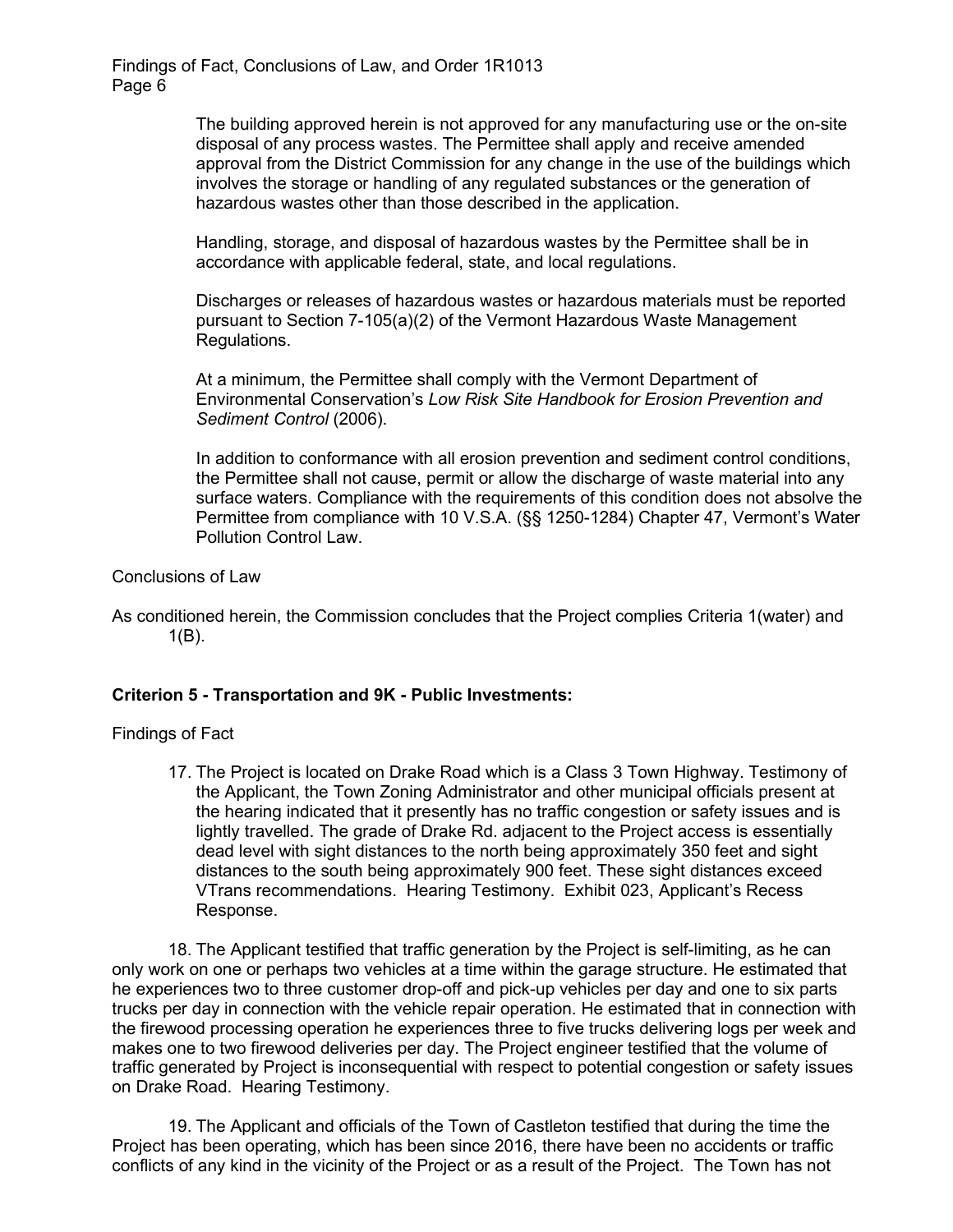identified any issues with traffic infrastructure that have been or could be adversely impacted or exacerbated by the Project. Hearing Testimony.

20. Mr. Lenz submitted photographs depicting a truck unloading 55-gallon drums on Drake Road for delivery to the Project building. However, he admitted that he did not observe any problematic traffic consequences in connection with that situation. Mr. Boutwell testified that this has occurred twice since he began operations and only at times when winter conditions made travel down the Boutwell driveway temporarily problematic. No testimony was introduced that this sporadic event is causing any traffic congestion of unsafe conditions with respect to Drake Road. Hearing Testimony.

21. Mr. Lenz complained that traffic along Drake Road has increased in recent years. However, he introduced no evidence that this traffic was generated by or otherwise related to the Project. In contrast, the Town Zoning Administrator noted that other commercial businesses are located in the vicinity and that five permits were issued for construction along Drake Road not related to the Project in the last year. He believed that this likely led to some increased traffic on Drake Road in the last year. In any event, no evidence was adduced that this level of traffic is constituting undue traffic congestion of unsafe conditions. Hearing Testimony.

22. The Project engineer testified that there are no known problematic infrastructure issues with the local road system in the vicinity of the Project or which the Project could adversely impact. This testimony was corroborated by the Town Zoning Administrator's testimony. Hearing Testimony.

#### Conclusions of Law Under Criteria 5 and 9K:

Under Criterion 5 of Act 250 a permit will issue if a project will not cause unreasonable congestion of unsafe conditions with respect to use of highways, waterways, railways, airports and airways and other means of transportation existing or proposed. 10 V.S.A. § 6086(a)(5). Exacerbation of an existing unsafe condition can cause a project to not conform to this Criterion. Under 10 V.S.A. § 6088(b), the burden of proof with respect to Criterion 5 is on any party opposing the application. Under Criterion 9K, a permit will be issued for a project when it is demonstrated by the applicant that a project adjacent to governmental and public utility facilities such as highways and roads will not unnecessarily or unreasonably damage the public or quasi-public investment in the facility or the public's use, enjoyment of or access to the facility, service or lands.

Here, no competent evidence was presented that Project traffic will be causing or contributing to unreasonable traffic congestion or unsafe conditions. In addition, the testimony was that no accidents or unusual traffic conflicts have occurred in the vicinity of the Project during the entire time that the Project has been operating. Road geometry conditions in the vicinity of the Project are not problematic with sight distances exceeding VTrans' recommendations and level of grades being essentially flat. If the Town ultimately determines that it is or does, it can take appropriate traffic enforcement measures. The Commission finds that Mr. Lenz has not satisfied his burden to prove that the Project will cause or contribute to unreasonable traffic congestion or unsafe conditions. The Project therefore satisfies Criterion 5 of Act 250.

With respect to Criterion 9K, the only public investment adjacent to the Project identified by any party to the hearing was Drake Road. Testimony by the Zoning Administrator, representatives of the Planning Commission and the Town Police Chief did not reveal any problematic infrastructure or any public investments which could be adversely impacted by the Project.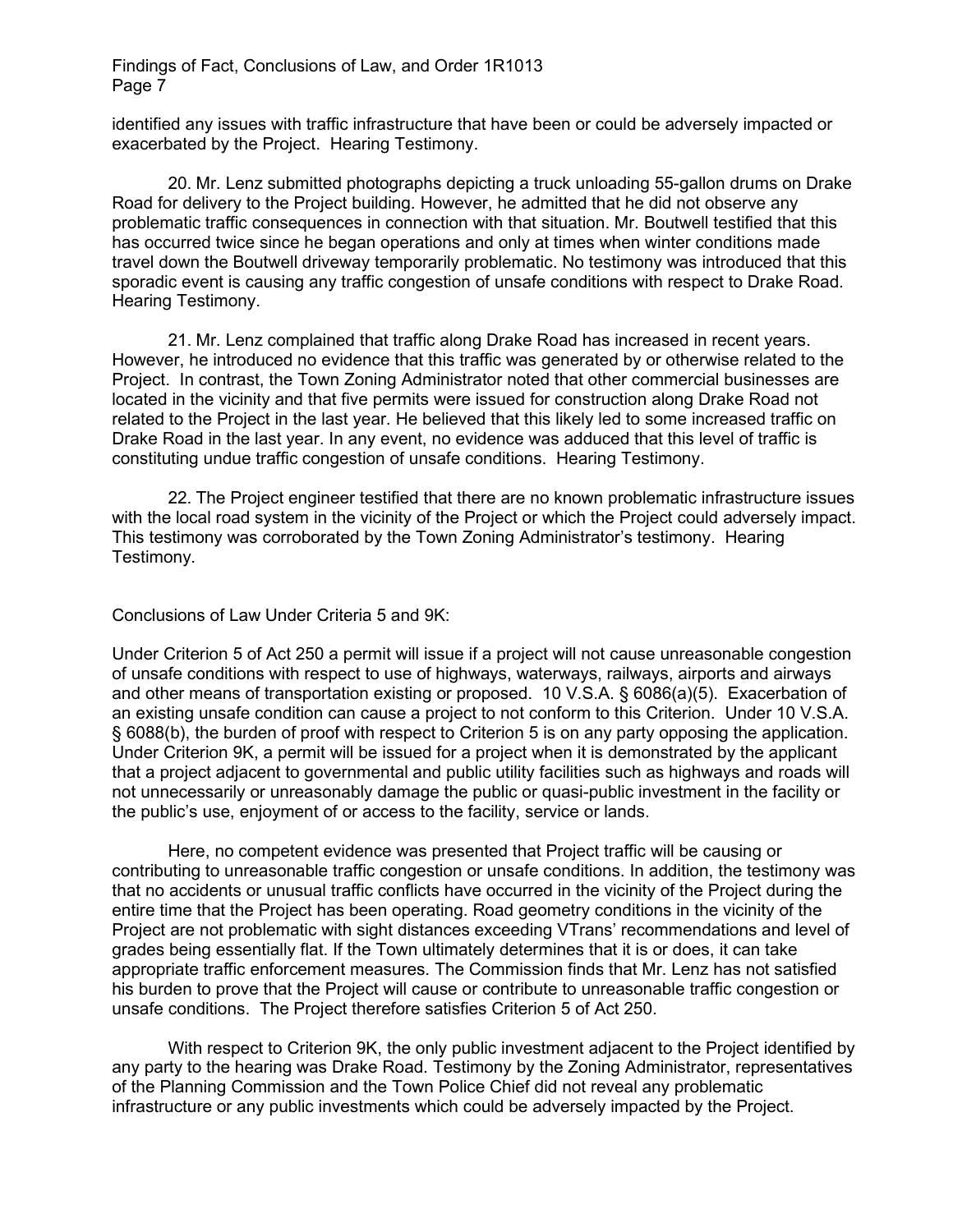The Commission concludes that the Project will not cause unreasonable congestion or unsafe conditions with respect to use of roads, highways, waterways, railways, airports, and other existing or proposed means of transportation.

The Project complies with Criterion 5(A).

The Project incorporates all appropriate transportation measures and complies with Criterion 5(B).

Criterion 9(K) applies to projects that are adjacent to governmental and public utility facilities, services, or lands. With regard to such projects, the applicant bears the burden of proving that the project will not unnecessarily or unreasonably endanger the public or quasi-public investment in the facility, service, or lands, or materially jeopardize or interfere with the function, efficiency, or safety of, or the public's use or enjoyment of or access to the facility, service or lands.. 10 V.S.A § 6086(a)(9)(K).

The Commission concludes that the Project complies with Criteria 5 and 9(K).

## **Criterion 8 - Aesthetics, Historic Sites and Rare and Irreplaceable Natural Areas:**

#### Introduction:

Under Criterion 8 of Act 250, the Commission will grant a permit upon finding that the Project will not have an undue adverse effect on the scenic or natural beauty of the area, or aesthetics. 10 V.S.A. § 6086(a)(8). The burden of proof under this Criterion is on the opponents to an application although the applicant bears the burden of producing sufficient evidence to allow positive findings. 10 V.S.A. § 6088. We would specifically note that Criterion 8 of Act 250 is not a guaranty that aesthetics in an area will never change, but simply ensures that such change will be reasonable. *Times and Seasons, LLC*, No. 3W0839-2-EB (Altered) Findings and Conclusions at 39 (Nov. 4, 2005); *John J. Flynn Estate*, No. 4C0790-2-EB, Findings and Conclusions at 25 (May 4, 2004). Here the Project's potential impacts under aesthetics are limited to noise from the repair and firewood operation, visual impacts from the building and vehicles accessing the Project site and odors from vehicles accessing the Project.

The Commission determines conformity with Criterion 8, Aesthetics, by employing the test set forth by the former Environmental Board in *In re Quechee Lakes* (the "*Quechee Lakes* test"). No. 3W0411-A-EB (Nov. 4, 1985), aff'd. *In re Quechee Lakes*, 154 VT 543 (1990). That test is intended to ensure that projects will not have an "undue adverse" aesthetic impact under Criterion 8 of Act 250. To determine whether a project will have an "adverse" aesthetic impact, the Commission is charged to look at how the project fits within the context of its area in terms of size, scale, nature of use and various off-site impacts, here with specific regard to dust and noise. *Id. See also*, *In re Free Heel, Inc.,* No. 217-9-06 Vtec at 5 (March 21, 2007). If a project fits within its aesthetic context, it will not have an "adverse" aesthetic impact and will comply with Criterion 8.

Even if the Commission finds that a project does not fit within its context, and therefore would have an "adverse" aesthetic impact on the area, a project will still be found to comply with Criterion 8, Aesthetics, unless the adverse aesthetic impact is found to be "undue." In order to find an "undue" adverse aesthetic impact under the *Quechee Lakes* test, one of the following sub-tests must be met:

- 1. the project must be shocking to or offend the sensibilities of an average person;
- 2. the project must violate some clear written community standard, such as a provision in a town or regional plan, with respect to aesthetics;
- 3. reasonable mitigation measures with respect to aesthetic impacts must not have been employed.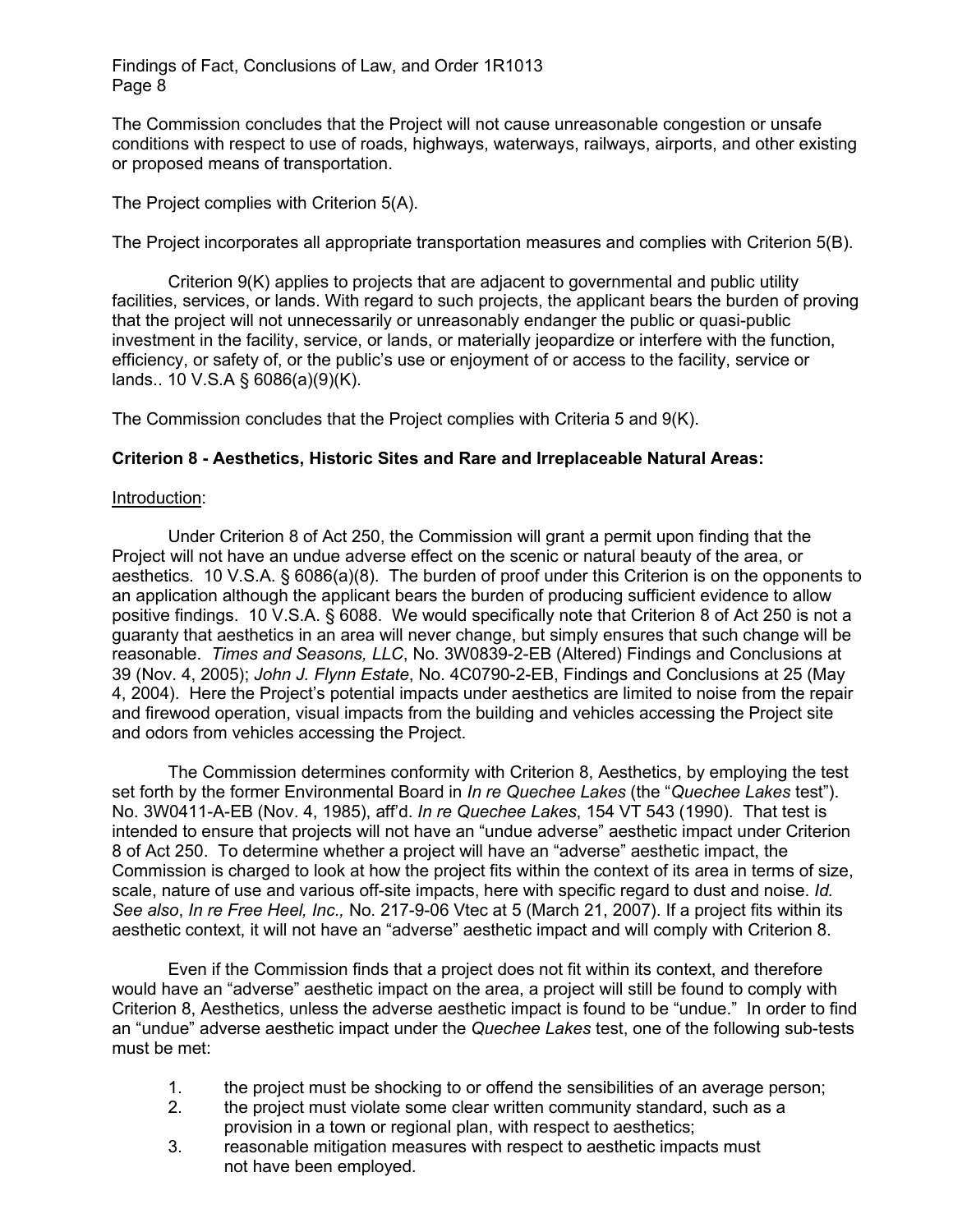## Findings of Fact

23. Potential aesthetic impacts identified by the parties at the hearing in this matter were visual impacts from the structure, noise and visual impacts from the operation and vehicles accessing the site and potential odors from vehicles accessing the site.

24. With respect to the repair operation, the Project structure is a pitched roof garage set back approximately 175 feet from Drake Rd. and is finished with earth tone colors. Due to vegetation and topography it is not easily visible from Drake Road. The Project building fits into the general style of the area in terms of size and scale and is not visually shocking or offensive. Exhibit 006, Building Photo; Exhibit 010, Site Plan.

25. The Castleton Zoning Administrator and the Chair of the Castleton Planning Commission both testified that the Project area is characterized by residences with interspersed small and medium sized commercial uses. The Project use fits within this land use pattern. Hearing Testimony.

26. Equipment used in connection with the firewood operation consists of a small log splitter and a saw installation. Visibility off the site is highly limited. The Applicant has proposed restricted hours and days of operation for this component of the Project. Exhibit 001, Schedule B; Exhibit 003, Project Program; Exhibit 010, Site Plan.

27. The Project building is visible from some portions of the Lenz house. However, the Commission has taken note that Mr. Lenz, as a condition of his own zoning permit was required to plant screening on his property between his house and the Boutwell property line. He has not established these plantings which would have screened his view of the Project building had they been so established. Moreover, the Commission finds that earthen material placed by Mr. Lenz along his property line (to divert stormwater) has made these plantings problematical due to the fill material used. We would also note that Mr. Lenz was required by conditions in his own zoning permit to screen his own commercial operation from Mr. Boutwell's property. Given the fact that the record suggests that he has caused his own hardship regarding lack of screening due to his disregard of a permit condition imposed on his own property, the Commission declines on the facts of this case to impose any further screening requirements on the Project as visual mitigation with respect to Mr. Lenz' property. Hearing Testimony; Exhibit 024, Zoning Administrator Letter.

28. The Applicant testified he would install two motion activated lighting fixtures, one on the north end of the building and one on the south end of the Project building. He further testified that all other exterior lighting would be manually operated and would not be left on overnight. Hearing Testimony.

29. Testimony at the hearing indicated that noise from the Project repair operation is largely contained within the garage structure and is primarily limited to hand and other tools operated by compressed air. There are occasional vehicles idling outside of the premises. Noise from vehicles is limited to customers dropping off and picking up their vehicles, flatbeds coming to and from the site, parts and similar truck deliveries, occasional truck deliveries of uncut logs and occasional truck deliveries of cut logs off the site. The unrebutted testimony at the hearing was that this amounts at most to a handful of vehicles per hour and not every hour of the day. Hearing Testimony.

30. The pick-ups and drop offs in connection with the repair operation will be limited to 7:30AM – 5:30PM, Monday - Saturday, except for emergencies. If repairs occur after hours, the overhead garage doors will be closed. The firewood operation is limited to 8:00AM – 5:00PM,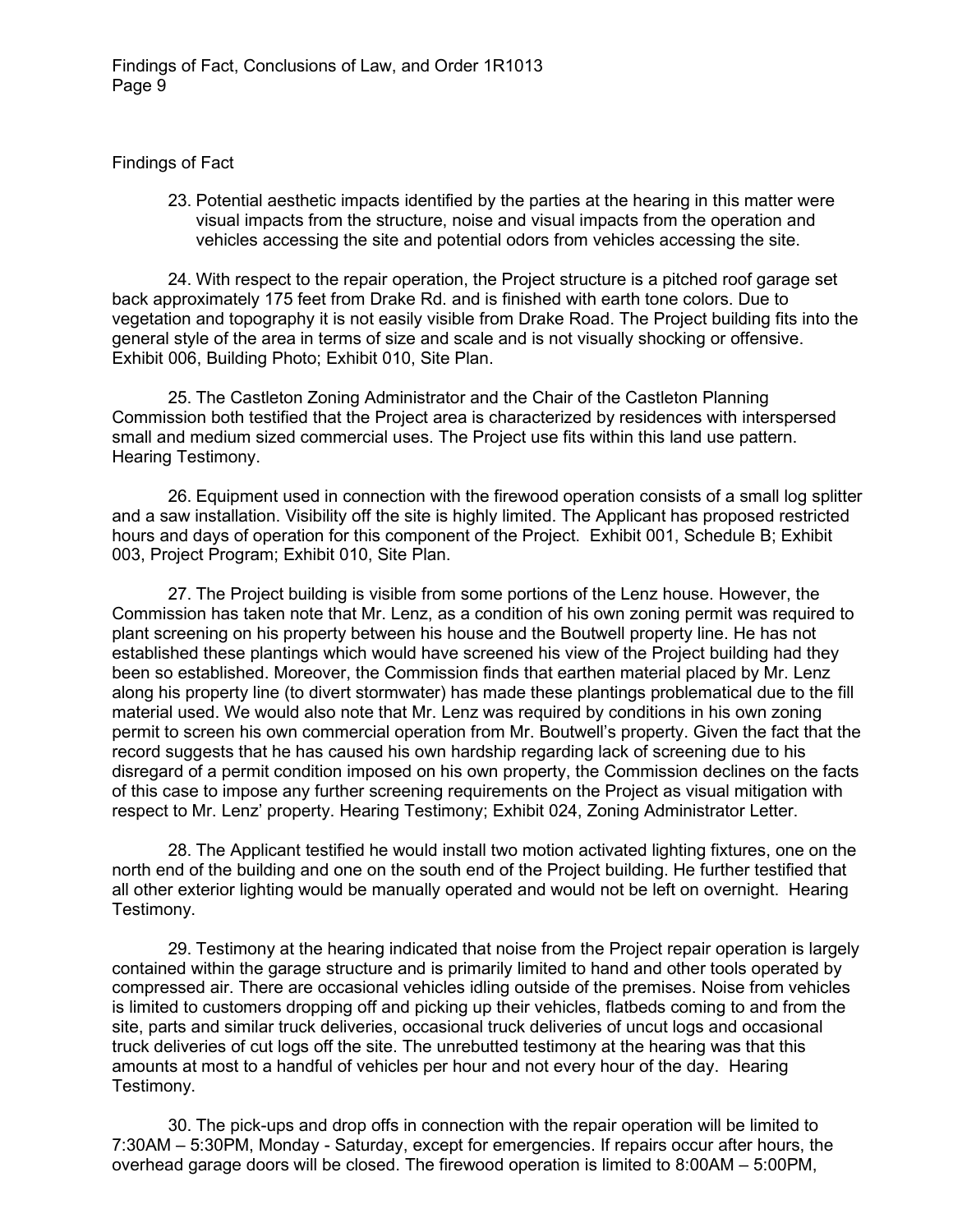Monday – Friday. While vehicles occasionally arrive at the property outside of these hours, they do not arrive late at night or early in the morning. Exhibit 001, Schedule B; Exhibit 003, Project Program.Hearing Testimony.

31. Mr. Lenz testified that he was concerned about dusk to dawn lights outside the Project. This concern will be addressed by the Applicant's agreement to not leave the manually operated lights on overnight and to use motion activated lights at the two ends of the building. Mr. Lenz also complained regarding vehicles driving down the Boutwell driveway to the garage. However, the Commission notes that the low level of traffic produced by the Project and the limitation of the hours of operation would make such impacts adverse, but do not rise to the level of "offensive or shocking to the average person."

32. Mr. Boutwell testified that his firewood processing operation has been going on at the property since approximately 2002. He further testified that the garage has been operating since 2016. Mr. Boutwell indicated that other than Mr. Lenz no other neighbors in the area have raised any complaints concerning his operation. Nor, the Commission noted, did any other neighbors or adjoiners attend the Hearing. Testimony.

33. Mr. Lenz complained regarding odors from vehicles traveling down the Boutwell driveway to the garage. However, he did not indicate how these odors were any different, either in terms of magnitude or frequency, than odors that would be experienced from vehicles travelling along Drake Road, which is closer to the Lenz house than the Boutwell garage.

34. While counsel for Mr. Lenz presented a legal memorandum on the question, the Commission finds that the applicant's arguments the more persuasive of the two as noted under Criterion 10 below.

#### **Conclusions of Law - Criterion 8**

In this case, the testimony of the Castleton Planning Commission Chair and the Town Zoning Administrator indicated that the area in which the Project is located consists of residences with interspersed small to medium-sized commercial uses. No party at the hearing disputed this characterization of the Project vicinity with the result that the Project use fits within its context. The Project structure consists of a simple pitched roof building with earth-tone colors and is set back considerably from Drake Rd. and the Lenz residence. The Applicant has agreed to use motion activated lighting on the south and north ends of the building and to not leave other Project lighting on overnight. The firewood operation uses limited amounts of small equipment not readily visible from any public area or residence. Hours of operation limitations will prevent the Project from operating during times when significant outside residential usage is likely to occur. Accordingly, the Project fits within its general and visual context and will not have an adverse impact under Criterion 8 of Act 250.

The Commission also concludes that the Project fits within its acoustical context. Repairs occur entirely within the garage building with the result that the potential for significant offsite noise from that operation has been minimized. Testimony is that the firewood operation uses small equipment and only occurs occasionally and given the hours applied for will not occur in the early morning, evening or on weekends. The testimony also was that the traffic going to and from the Project will be relatively light. Given the unrebutted testimony that the Project area consists of residences with interspersed commercial operations, it is reasonable to expect light to moderate commercial vehicle traffic to be traveling in the area. Further, the minimal amount of traffic being predicted for the Project operation is not out of context with the overall traffic on Drake Road which is also relatively light. The Project therefore fits within its acoustical context and will not have an adverse aesthetic impact.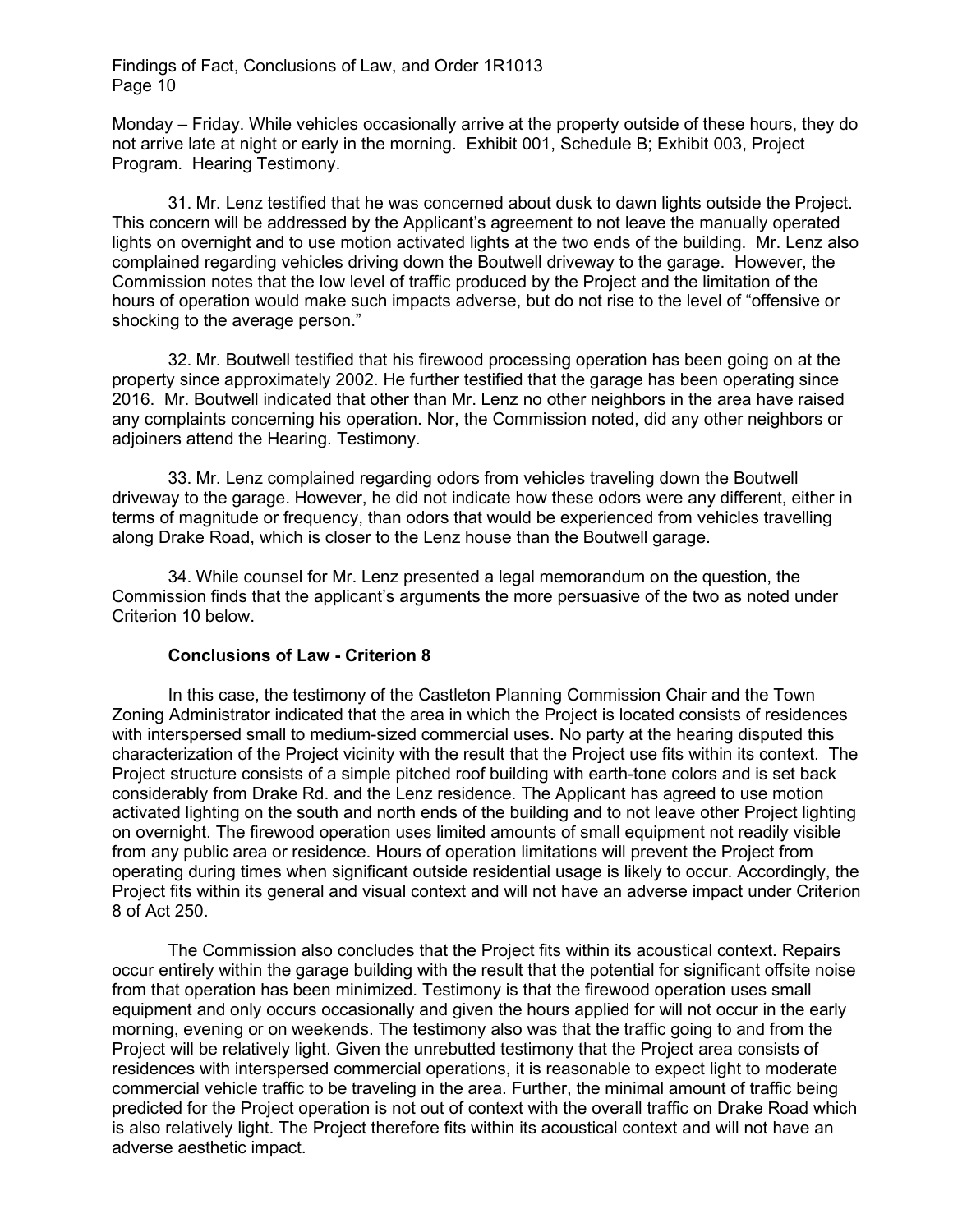Finally, the Commission notes that while Mr. Lenz complained regarding odors from vehicles passing down Mr. Boutwell's driveway to the garage, he failed to demonstrate how brief transient odors from vehicles passing down the driveway some 250 feet away from his house would be out of context given the fact that his house is located only 75 feet away from Drake Road, a town highway, and its existing car and truck traffic. Accordingly, we cannot find that use of the driveway to access the garage is out of context with the general area. The Commission concludes that the Project fits within its visual context and therefore will not have an adverse visual impact on aesthetics.

The Commission notes that even if it were to conclude in this case that the Project will have an adverse aesthetic impact (as we do with respect to noise and potential odors), that impact will not be "undue" and the Project still satisfies Criterion 8 of Act 250. The Commission concludes that no visual, auditory or olfactory aspect of the Project will be shocking or offensive to the average person in this setting. Finally, the Applicant has employed multiple aesthetic mitigation measures in this case, including, but not limited to:

- a. limitation on hours of operation to avoid night and early morning hours and operation of the firewood operation on weekends;
- b. the employment of motion activated lighting fixtures on the north and south facades of the building;
- c. the use of earth-tone colors and a pitched roof;
- d. significant setbacks from the Project building and the firewood processing areas from sensitive receptors;
- e. agreement to keep the garage doors closed when repairs are occurring outside of posted business hours and the parking of vehicles being worked on to the north side of the building, thus using the building façade to shield visibility from Mr. Lenz's house.

To ensure that the Project will comply with Criterion 8, Aesthetics, the Commission will condition the permit as follows:

The Permittee shall post a sign on the north and south facades of the garage reading substantially as follows: "Idling Engines for More Than 5 minutes is Prohibited." Motor vehicles shall not idle for more than five minutes in any 60-minute period while the vehicle is stationary, unless necessary for maintenance, service or repair, or diagnostic purposes

The Permittee shall install downcast and/or fully shielded motion activated exterior lighting fixtures on the south and north ends of the project building, which shall be on for no more than 5 minutes upon being activated. All other exterior lighting shall be full cut-off and manually controlled and shall not be left on overnight.

Normal vehicle repair hours and customer pickups and drop-offs shall be limited to 7:30AM to 5:30PM, Monday – Saturday, except in the event of bona fide (proven) emergencies. Servicing of vehicles may occur within the building outside of these hours provided that all doors remain closed and that the facility is not open to the public. No commercial operations are permitted outside of the foregoing hours with the exception of a bona fide emergency repair or other exigent circumstances.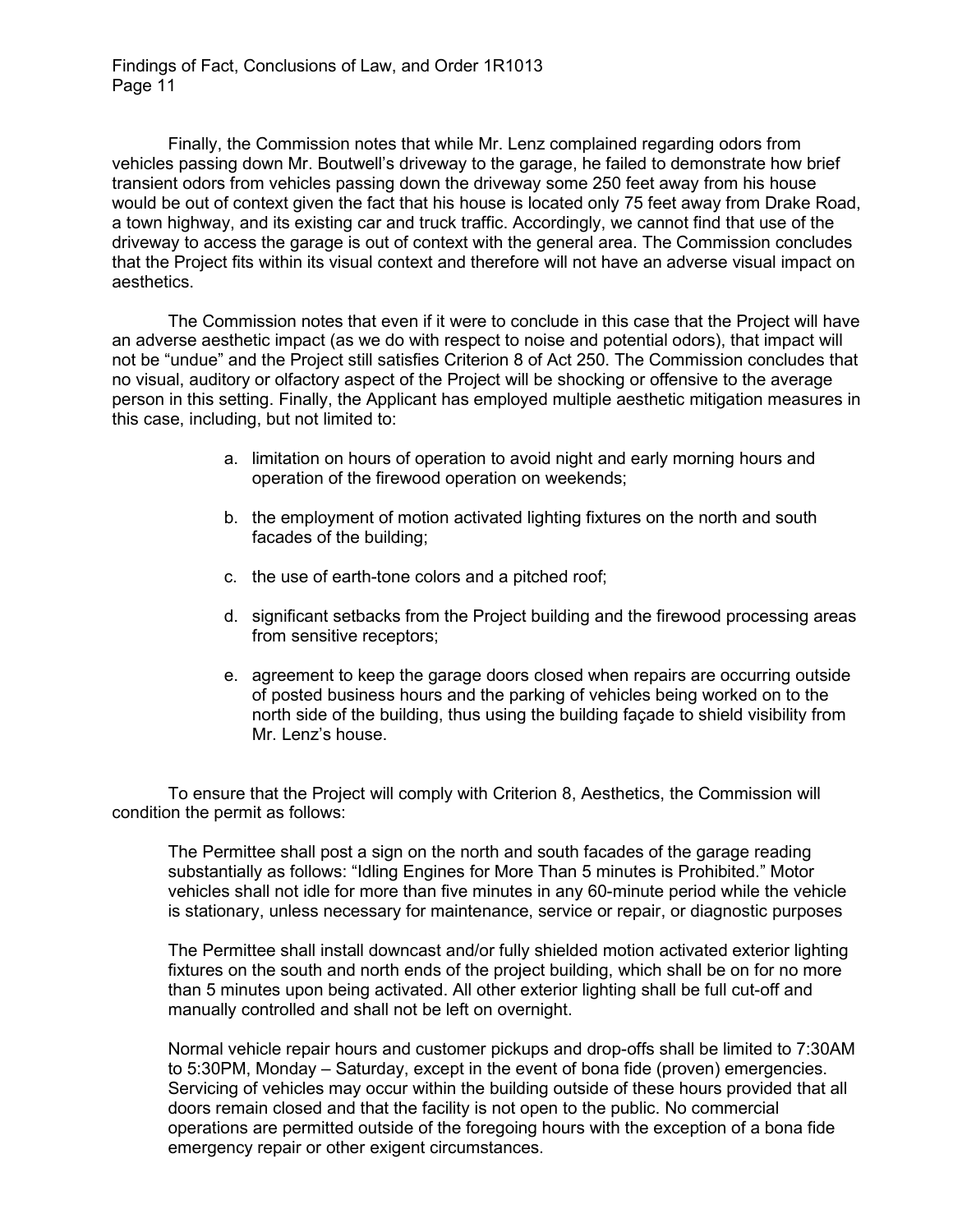On-site Storage of vehicles being worked on shall be limited to a total of 10 and shall be located on the north side of the building as depicted on the project plans.

As conditioned herein, the Commission concludes that the Project will not have an undue adverse effect on the scenic or natural beauty of the area, aesthetics, historic sites, or rare and irreplaceable natural areas and therefore complies with Criterion 8.

#### **Criterion 10 - Town and Regional Plans:**

Findings of Fact

35. No party identified any provision of the Rutland Regional Plan which the Project would violate. Thus, the Commission's inquiry was limited entirely to the Castleton Town Plan adopted on July of 2018.

36. The Project is located in the Rural Residential 2 Acre District under the Town Plan. This District subsumes the vast majority of land in the Town of Castleton.

37. The testimony of the Town Zoning Administrator and the Chair of the Planning Commission indicated that land use patterns within this District consists of residential uses and interspersed commercial uses. These individuals also indicated that the Town desires to encourage this pattern of development within the District. Hearing Testimony.

38. The majority of the Castleton Town Plan is essentially aspirational and consists of nonmandatory policy statements. The Castleton Town Plan contains only one provision specifically applicable to the Rural Residential 2 Acre District:

The Rural Residential 2 Acre District includes the vast majority of land in Castleton. This area is appropriate for residences. Castleton Town Plan at p. 9.

39. Under existing caselaw, the Commission finds that no provision of the Castleton Town Plan specifically and with mandatory language prohibits or materially circumscribes a small commercial garage in the Rural Residential 2 Acre District. In addition, there is no provision of the Castleton Town Plan which forbids commercial usage in general within that District.

40. The Project is located in the Rural Residential 2 Acre District under the current version of the Castleton Zoning Regulations as well.

41. Both the Applicant and Mr. Lenz submitted legal memoranda regarding Criterion 10, Town Plan in this matter. Exhibits 025 and 026-026b. As noted above, the Commission finds the applicant's arguments to be the more compelling of the two.

#### Conclusions of Law

Under Criterion 10 of Act 250, the Commission must find that a proposed project conforms with any applicable, duly adopted town and regional plan. 10 V.S.A. § 6086(a)(10). The Vermont Supreme Court and the Environmental Division have set forth specific legal standards by which a project's conformity with a town plan must be judged under Criterion 10. For a project to be found not in conformity with a town plan, the project must first violate a "specific policy" set forth in the plan. *Re Green Peak Estates,* 154 Vt. 363, 369 (1990). A town plan provision is a "specific policy" if it 1) pertains to the area of the district in which the project is located, 2) is intended to guide or prescribe conduct or land use within that area or district, and 3) is sufficiently clear to guide the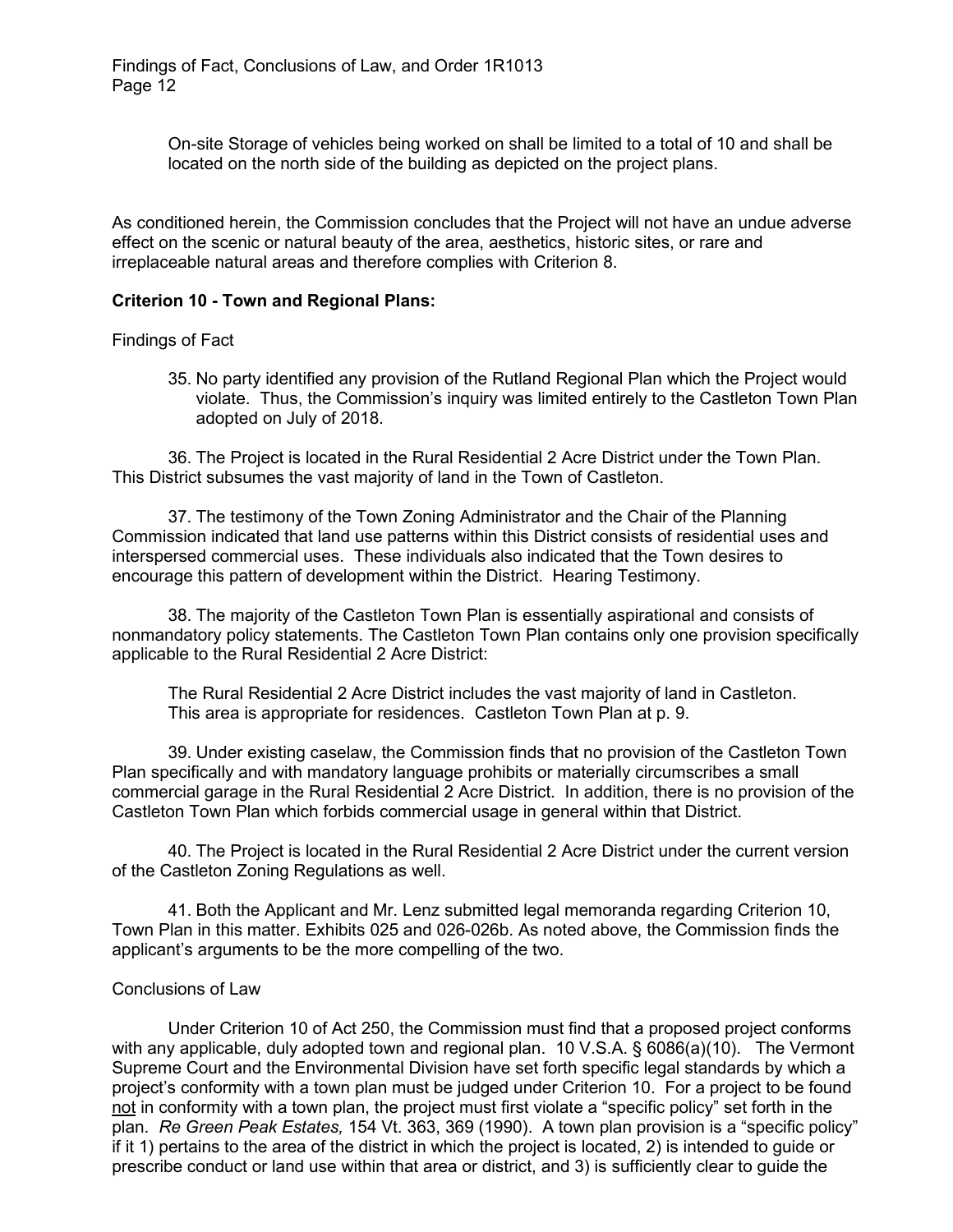conduct of an average person using common sense and understanding. *In re Times and Seasons, LLC,* #3W0839-2-EB (Altered), Findings and Conclusions at 59 (Nov. 4, 2005); *EPE Realty Corporation,* #3W0865-EB, Findings and Conclusions at 39 (Nov. 24, 2004); *Peter S. Tsimortos*, #2W1127-EB, Findings and Conclusions at 20 (April 13, 2004).

Secondly, the "specific policy" must be stated "in language that 'is clear and unqualified, and creates no ambiguity'" *John A. Russell Corp.*, 176 Vt. 520, 523 (2003), quoting *In re MBL Associates*, 166 Vt. 606, 607 (1997). "Broad policy statements phrased as 'non-regulatory abstractions' may not be used to deny a project." Thus, standardless, vague or merely aspirational policy statements in a town plan are not enforceable to prevent a project. *In re Chaves*, 2014 Vt. 5, ¶ 38. Most importantly, in order to prohibit a project the town plan provision must be mandatory, not simply provide guidance to development. *See*, *e.g. Times and Seasons, LLC, supra*; *In re Pike Industries, Inc., et al.*, #5R1415-EB, Findings and Conclusions at p. 51 (June 7, 2015); *In re John Flynn Estate*, #4C0790-2-EB, Findings and Conclusions at 27 (May 4, 2004). Thus, a provision of a town plan is not mandatory, and cannot be used to bar a project, if it lacks a mandatory term such as "must," "shall" or "prohibited." Town plan provisions employing words such as "should," "encouraged," "discouraged" or "may" are non-mandatory and cannot be used to bar a project based upon Criterion 10. *See, e.g.*, *In re JLD Properties of St. Albans, LLC*, #116-6-08 Vtec, Decision on the Merits (Jan. 20, 2010); *Green Meadows Center, LLC*, #2W0694-1-EB, Findings and Conclusions at p. 42 (Dec. 21, 2000). Further, where a Town Plan uses ineffectual language, that language cannot be used to prohibit a project. *Times and Seasons, supra*.

In this case, virtually all of the Castleton Town Plan can be characterized as aspirational except for those provisions which prohibit undue water pollution and similar police power matters which are not at issue in this case. Indeed, as noted above the Castleton Town Plan contains only one provision specifically applicable to the Rural Residential 2 Acre District:

The Rural Residential 2 Acre District includes the vast majority of land in Castleton. This area is appropriate for residences.

Castleton Town Plan at p. 9. Notably, this language does not say that the area is "inappropriate" for small commercial uses or that the same are "prohibited," "forbidden," "not allowed" or even "discouraged" (which would not be "mandatory" language under the applicable case authority). Nor is there any provision of the Castleton Town Plan that says that commercial uses are restricted to only one particular area of the Town. The Commission concludes that if the Castleton Planning Commission believed that commercial uses were inappropriate and should be forbidden in the Rural Residential 2 Acre District, they could have said so in this provision. They specifically did not do so. As a result, under the rules of construction above, the fact that the Plan does not proscribe commercial uses in the Rural Residential 2 Acre District in clear mandatory language, the project is not barred by operation of the Town Plan or its relevant zoning ordinances.

Mr. Lenz essentially cites only one policy of the Castleton Town Plan as proscribing the Project, namely Policy Number 3 "to Maintain and Protect the quality and character of historic settlement patterns." Town Plan at p. 10. This Policy language in and of itself is merely aspirational, does not specifically apply to the Rural Residential 2 District, and is insufficient to legally bar he Project. The two provisions cited under this Policy which Mr. Lenz believes forbid the Project simply state as follows:

Channel non-residential growth into existing growth areas and areas serviced by sewer and/or water.

*Id*. The provision noted does not use language such as "forbid," "prohibit," "not allowed," "must," "shall" or similar mandatory language regarding location of non-residential growth in areas other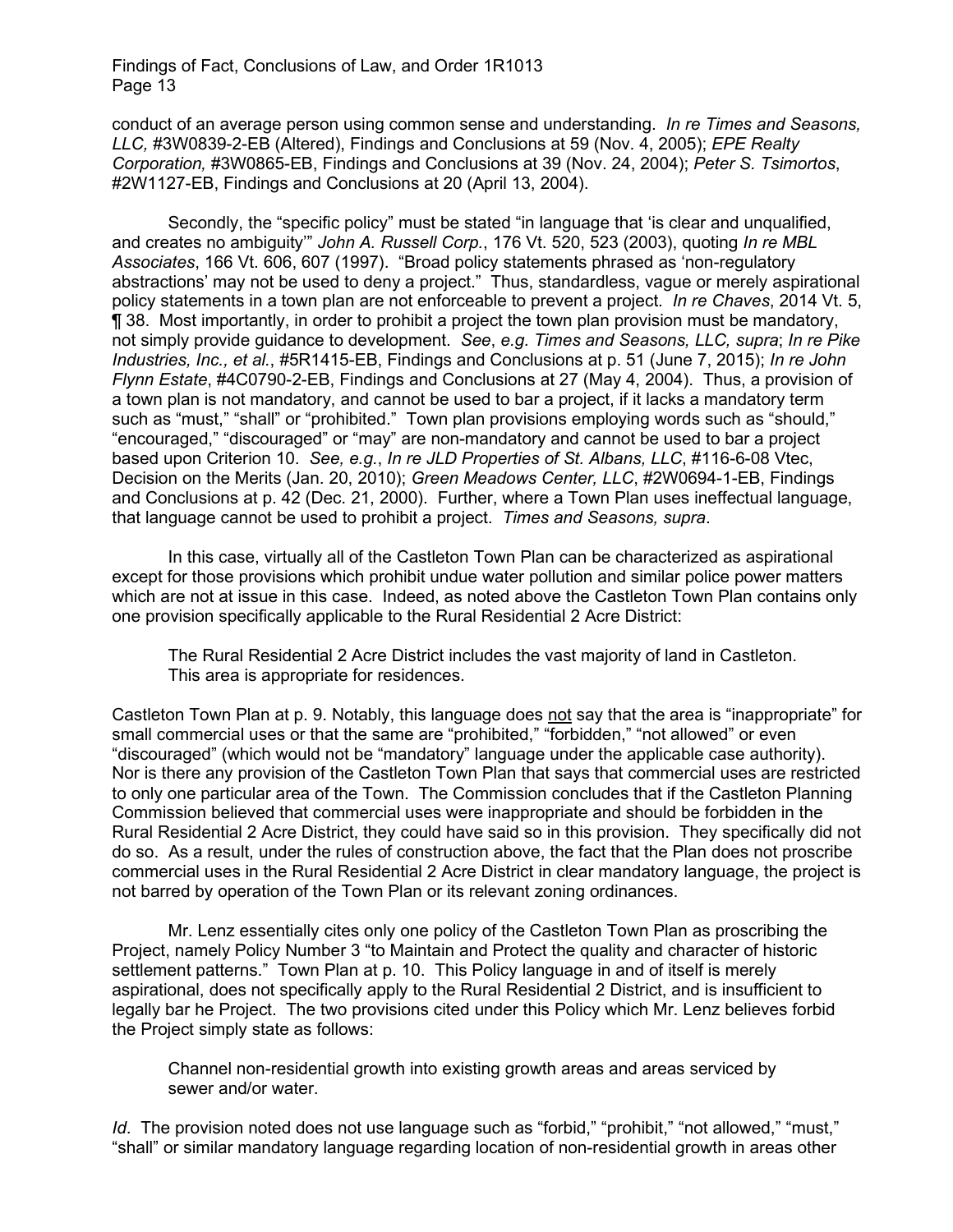than those served by water and sewer. This non-mandatory language has been found insufficient to prohibit a project under Criterion 10. The same, we conclude, is true of the second provision cited by Mr. Lenz which is as follows:

Continue to require site plan review of all commercial development proposals to encourage the sound design, orderly maintenance and establishment of infrastructure responsibility.

*Id.* Again, we conclude there is no clear mandatory language forbidding a small commercial project in the Rural Residential 2 District. As a result of the foregoing, no party has identified any mandatory, unambiguous provision of the Castleton Town Plan applicable to the Rural Residential 2 Acre District which prohibits or circumscribes the Project. Under existing Act 250 authority, the inquiry ends there.

Even if the Castleton Town Plan is found to be ambiguous as alleged by Mr. Lenz, the Project still conforms to Criterion 10 of Act 250. Where a town plan provision arguably applicable to a project is ambiguous, the Commission may resort to review of the local zoning regulations for the limited purpose of resolving the ambiguity for purposes of determining conformity with Criterion 10. *Diverging Diamond Interchange SW Permit,* #50-6-16 Vtec at 3, (Motion for Reconsideration at 3) (March 15, 2018); *In re Kisiel*, 172 Vt. 124, 130 (2000), citing *In re Molgano*, 163, Vt. 25, 30 (1994). This does not mean that the zoning regulations become applicable in the Act 250 proceeding. Rather, their only role is to assist the Commission in determining what the meaning of the applicable town plan language actually is. *Times and Seasons*, *supra* at p. 60; *EPE Realty Corporation, Supra.* at p. 39.

As noted above, there is nothing prohibitory about the Castleton Town Plan's treatment of small commercial operations in the Rural Residential 2 Acre District. However, even if the Zoning Regulations are considered, there is nothing in those Regulations which prohibits a small automotive repair operation in this District.

The Castleton Zoning Regulations amended through 2013, contain provisions concerning the Rural Residential 2 Acre District where the Project is located on page 6. That provision in its entirety reads as follows:

RR - 2A Rural Residential 2 Acre District, Minimum Lot Size: Two Acres

- 1. Purpose: To provide residential opportunities in the major portions of the community to the extent there are not substantial conflicts with natural resources.
- 2. Flood Hazard Areas: There may be some land within this district that is within the Flood Hazard Overlay District. Please check the Official Zoning Map and see Attachment A.
- 3. Water Source Protection Areas: There may be some land within this district that is within the Water Sources Protection Overlay District. Please check the Official Zoning Map and see Section 201.J.

Castleton Zoning Regulations at p. 6. Nothing in this provision categorically prohibits commercial operations in the District. Article 3 of the Zoning Regulations at p. 13, contains the Table of Uses allowed in the RR-2A District. Under that Table, the following commercial uses are allowed within the RR-2A District following approval by the Development Review Board: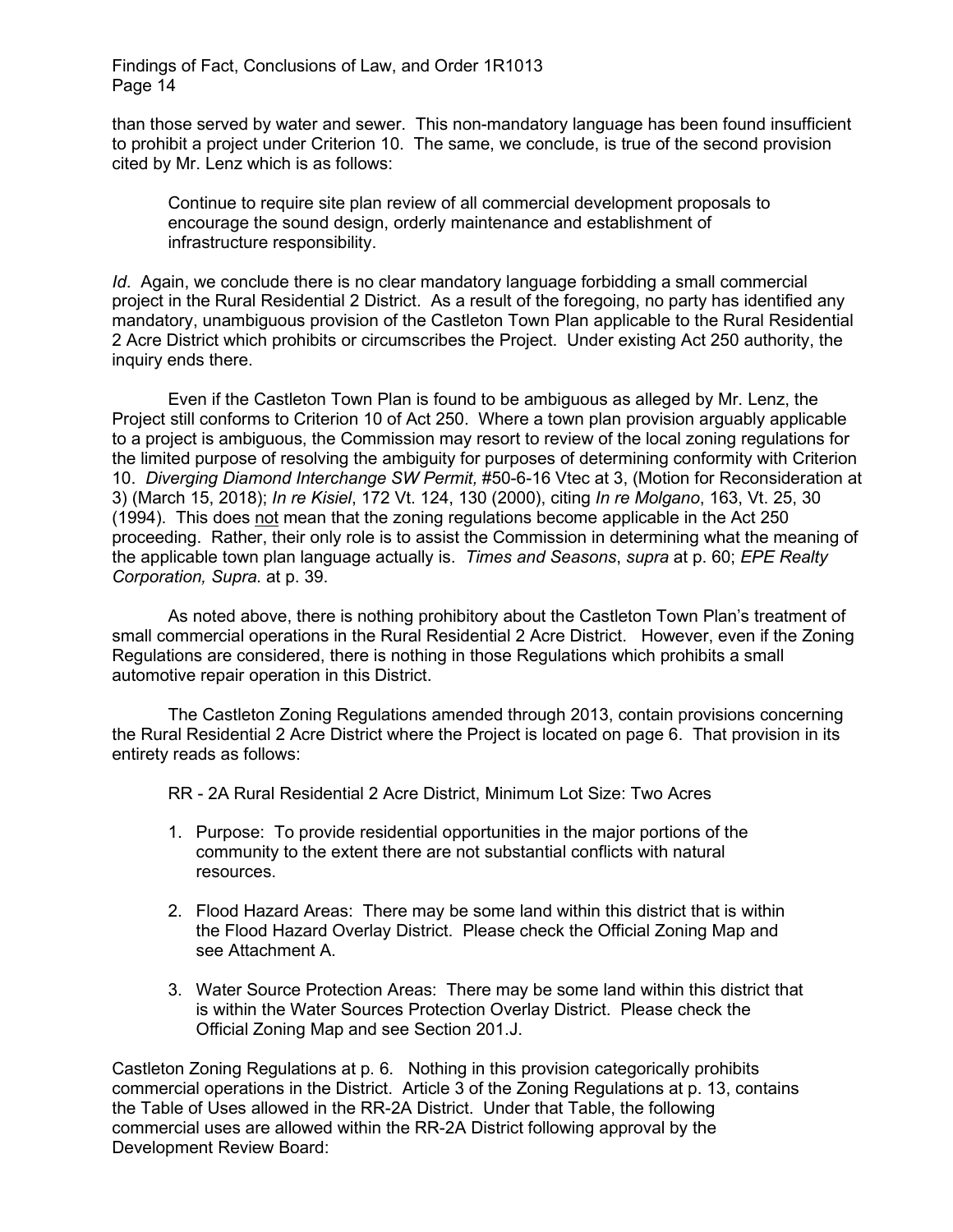Appliance - retail sales and service; associations, clubs and lodges**; automobile parts and supplies, sales/used vehicles, sales and service**; banks; building materials - sales and storage; convenience stores/small grocery stores (no gas); electrical supplies - wholesale and retail; fabric retail sales; fire station; carpet installation; funeral home; furniture and home furnishing - retail sales/new and used, upholstering, wholesale and storage; retail - garden center; gift shops; antique shops; crafts; glass sales and repair; golf course; kennels; lumber yard; light manufacturing; motels; retail sales and service of musical instruments; nursing homes; retail sales and service of office equipment; **other retail sales and services;** pet shops; plumbing fixtures - supplies retail and wholesale; professional offices; quarries involving removal of sand, gravel and top soil; recycling station; restaurant; **retail sales and services**; solid waste drop off; sporting goods and camping retail sales; stone contractors and sales; trailer sales - renting and leasing; **truck supplies and parts storage**, and veterinary hospitals.[1](#page-18-0)

Emphasis added. As is clear from the foregoing, the Zoning Regulations clearly contemplate that many types of commercial operations can be located in the RR-2A District and specifically automotive sales and service operations and truck supplies and parts storage. In fact, many of the commercial uses allowable in this District are significantly more intensive than what is being proposed in this case.

As a result, to the extent that Mr. Lenz is arguing that the Town Plan states that commercial use per se cannot be located in the RR-2A District, that assertion is contradicted by the terms of the Castleton Zoning Regulations. The Project therefore complies with Criterion 10 of Act 250 even if the Commission were to determine that the express language of the Castleton Town Plan is ambiguous with regard to the permissibility of the Project due to its light commercial nature.

Finally, while the Commission is not bound by the interpretation of local officials regarding their ordinances and regulations, the Commission can consider those interpretations as evidence regarding what the intention of the municipality is in a particular town plan provision under Criterion 10. *In re Phillip Gerbode,* #6F0396E-EB-1 (Jan. 29, 1992)*.* In this case, both the Chair of the Castleton Planning Commission, and the Castleton Zoning Administrator testified at the hearing that not only does the Town Plan not prohibit this Project but that the Town wishes to encourage uses of this type in this District, which subsumes the vast majority of land in Castleton. Thus, the opinion of those who promulgated the Town Plan and who are charged with its implementation clearly and unambiguously indicated that the Project is allowed under that document. As a result, there literally no interpretation of the applicable law which would prohibit the Project under Criterion 10.

Accordingly, the Commission concludes that the Project complies with Criterion 10.

## **V. SUMMARY CONCLUSION OF LAW**

Based upon the foregoing Findings of Fact, the Commission concludes that the Project, if completed and maintained as represented in the application and other representations of the Applicant, and in accordance with in the findings and conclusions of this decision and the conditions of Land Use Permit #1R1013, will comply with the Act 250 criteria. 10 V.S.A § 6086(a).

<span id="page-18-0"></span> <sup>1</sup> While some of the commercial uses noted above require town sewer to receive a zoning permit, the requirement of town sewer has nothing to do with the suitability of these commercial uses in this District. In addition, in this particular case, a State Wastewater Permit for the Project has been issued and is final with the result that there is an unrebutted presumption under Act 250 that waste water can be disposed of adequately from the site. Act 250 Rule 19. No party attempted to rebut this presumption.